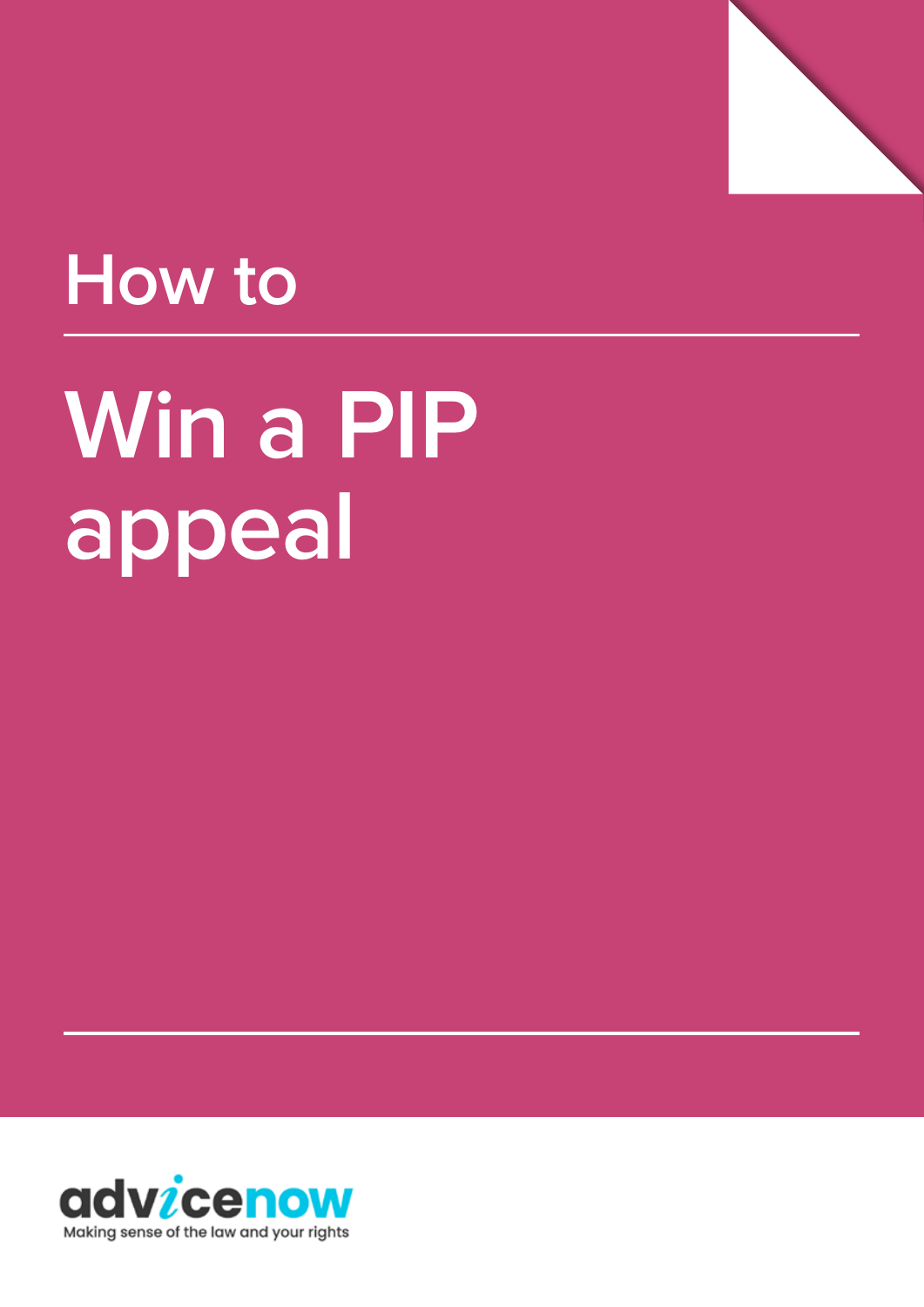

#### **Introduction**

If you made a claim for PIP and you didn't get the award that you think you were entitled to, don't give up. This guide and accompanying tool will help you challenge the decision by asking the DWP to look at their decision again. This is called a 'mandatory reconsideration'. If they don't change the decision straight away, this guide shows you how to appeal the decision and win. (You must ask for a reconsideration before you can appeal).

An appeal is when three experts who do not work for the DWP will look at your claim to see if the right decision was made. Appeals take much longer, but they are much more likely to be successful. This guide will help you.

If your illness or disability has got worse since the date of your application and you were refused benefit altogether, you could make a new claim. If you were given some benefit but not as much as you think you should get, you need to ask for your benefit to be reassessed (the proper name for this is a supersession).

Unfortunately, in lots of places it is hard to get advice or representation to help with your appeal. We explain where you might be able to get advice on [page 7](#page-6-0). Most people have to do most or all of the work themselves or with the help of their family and friends. We have made this guide easy to use to help you, and we have created a tool to help you write a really good letter that sets out your case.

This guide will take you step-by-step through the whole process. We will show you what to do at each stage, how to stop it from getting too stressful, and how to give yourself the best chance of getting a good result.

This guide looks long, but don't be put off – you will only need to read a few pages at each stage. We have colour-coded the sections, so you know where you are and what you have to do next.

#### **What countries does this guide cover?**

The information in this guide applies to England, Wales and Scotland. It will also be useful for people in Northern Ireland where the rules are the same but the names of the relevant government departments and forms are different. Please bear in mind that if you are in Northern Ireland it is the Department for Communities (DfC) rather than the Department for Work and Pensions (DWP), the Northern Ireland Courts and Tribunal Service (NICTS) rather than Her Majesty's Courts and Tribunal Service (HMCTS), and the form NOA1(SS) rather than SSCS1.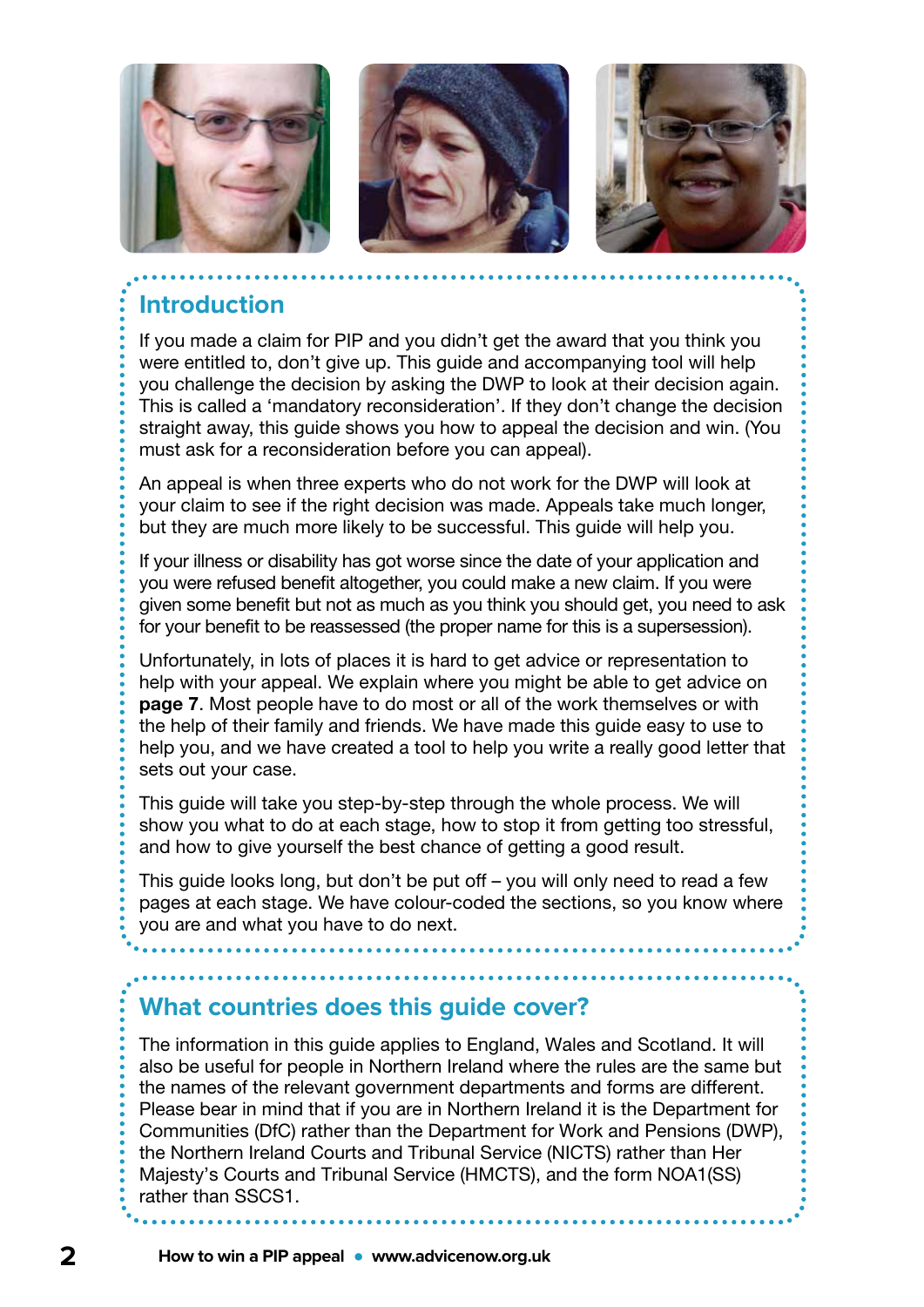| <b>Contents</b>                                       |    |
|-------------------------------------------------------|----|
| <b>Things to understand</b>                           | 4  |
| What is your situation?                               | 5  |
| How to find an adviser                                | 7  |
| The process                                           | 9  |
| How to ask the DWP to look at their<br>decision again | 10 |
| How to ask for an appeal                              | 12 |
| How to prepare for the hearing                        | 14 |
| <b>The hearing</b>                                    | 19 |
| On the day of the hearing                             | 23 |
| <b>After the hearing</b>                              | 26 |
| <b>Jargon buster</b>                                  | 27 |
| <b>Useful contacts</b>                                | 29 |
| How to write useful evidence for PIP appeals          | 30 |
| How to write a statement for PIP                      | 35 |
|                                                       |    |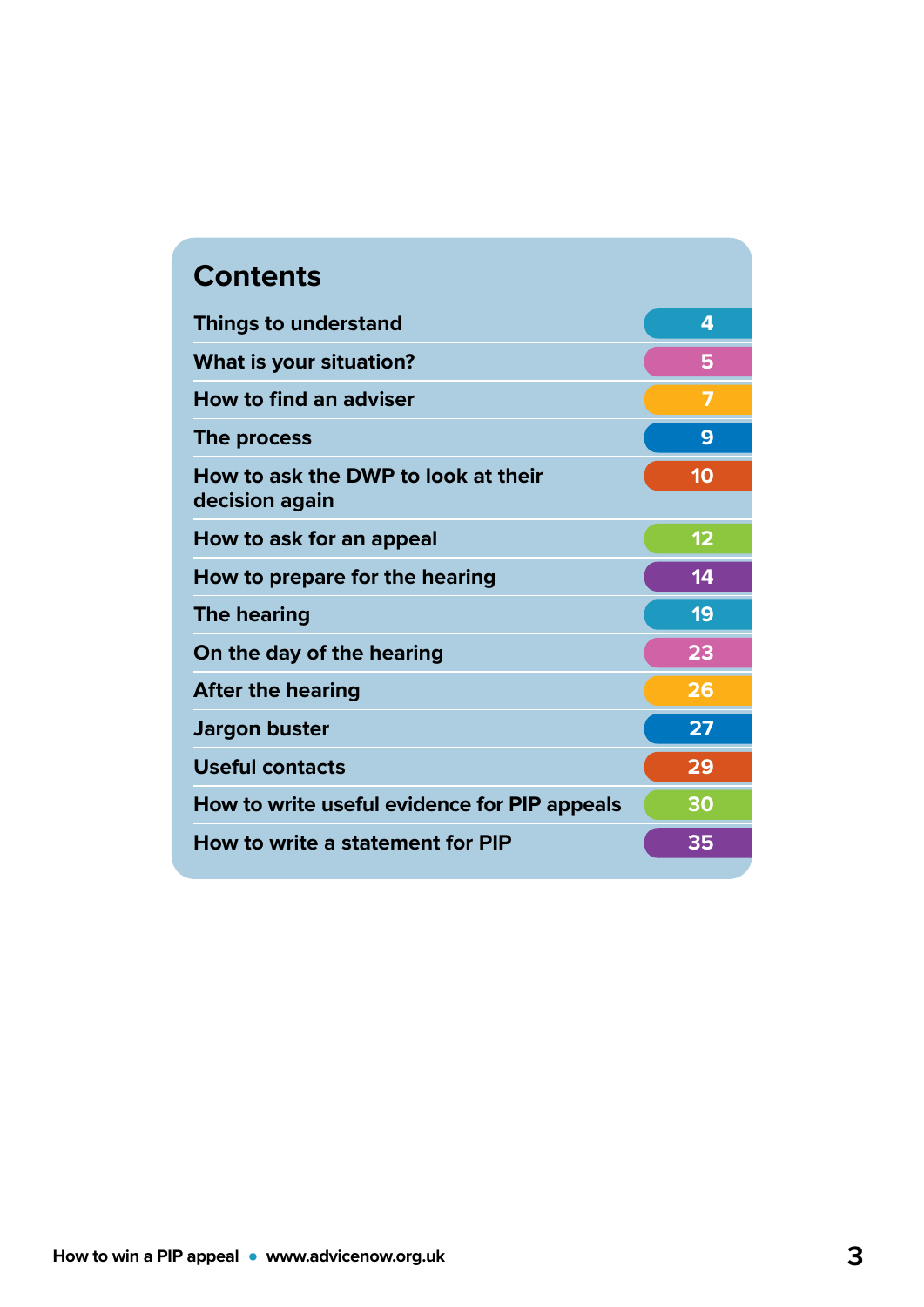#### <span id="page-3-0"></span>**Things to understand**

### **Things to understand**

Whether or not you are entitled to PIP is based on how your illness and treatment affects you and what help you need with very specific things. When you are thinking about your claim and whether or not you want to appeal, you have to look at what the criteria actually are (as set out in the law) – not what would be fair, or what they were under Disability Living Allowance.

Personal Independence Payments are worked out using a points system. For example, if you need help from another person to wash your hair, you get 2 points, if you need help to get into the shower or bath you get 3 points, etc. You only score one set of points from each activity (for example, washing), so you should get whichever gives you the most points.

You need 8 points to get the standard rate of the daily living component, or 12 points for the enhanced rate. Similarly, you need 8 points for the standard rate of the mobility component and 12 points for the enhanced rate.

If you haven't checked what rate you should be getting yet, [use our tool](http://www.advicenow.org.uk/pip-tool). It will help you work out if the DWP has given you the right decision. And if they haven't, the tool helps you to write a really good letter asking for a mandatory reconsideration.

#### advicenow Corpone **b** from A-Z Seath  $\equiv$ **Control of the Marine and** PIP Mandatory Reconsideration Request Letter Tool .<br>Welcome to our PIP Mandebury Recordidentials Request Letter Tool: We hope this will make it essert for you<br>the CWP to look egain at their decision about your client for Personal Independence Payment. .<br>Kou haw to ask the CIWP to look at their discission again (called a "mandatory recomplieration") to<br>If the CWP don't unange their decision, jour can appeal – see (<mark>the to anit a PIP appeal</mark> for advice if the DWP don't uneinge their decision, you can appeal – see <u>Hims Is with a PIP appeal</u> for advice<br>You should ask for a mentiotary reconsuleration within I calendar mentit of the data on the decrease lett<br>time limit has How To Use This Tool Disable art accounts clong this tool takes a little while. If you get third or are called away, you can aske your progress and come back to it<br>Tater. In order to do this you need to have an Advisence account - you can create an account now, or If you save your letter to your account, we will have to soon your personal details. We will leep them secure and will<br>Nevel past them on to anyone, You can read more in our intersy notice .<br>Carl shin vie the fast without creating an accuunt. If you do this, you will hall be able to take a times. Th<br>Gogh using the tool, and we will not store your latter or personal details. The letter are still be downloss<br>w Check what rate you are entitled to .<br>We need to know which of the activities and descriptors that entitie you to PIP plu think you meet. This will asseted<br>you what rate of PIP you think by your own assessment, you should have received. are the scovelies and theorymost vard in decide flyou are entited to PIP. The schedule are the dely t<br>wiling a meal, and the descriptorit are the phreast that describe the help you need to consiste that to<br>Afficially must Please tehnit all of the descriptors below that you meet for each task. If you which is cally choose the une instiglien jou the most points. We've changed the language of them slightly to make E exist to understand .<br>I the only way you can do something is to bo-it bedly unsafely, slowly or only occessorally. Then send the<br>authors that says you can't do it. Similarly if you can't do a took as many times as you might meet or if domp<br>au If the critic way you can like you .<br>Y you feel Justran on wome days than on others, choose the phrese that dressibes hole things as<br>you are award to watsen why you meet this describbe on the next page, sopiein what help you<br>and better days and how frequent Activity 1. Preparing food. Activity 2. Taking nutrition. Activity 3. Managing therapy or monitoring a health condition. × I can manage medication or therapy or monitor my health constitue without help [7] if read to use an aid or appliance to be able to manage my medication or i read super w stay safe, or reminding or encouraging or physical help to manage my medication or monitor a health condition. Theed supervision to help me stay while ne minding or encouraging, or physical help to be all sinage therapy that takes no more than 3.5 hours a week  $\Box$  i need supericion to help me stay wile, or remarking or encouraging, or phy anage therapy that takes more than \$5 but no more than 7 hours a we I need supervision to hela me stay sells or remembing or encouraging or physical help to be able to manage therapy that takes more than 7 but no more than 14 hours a we 1 heed supervision to help me stay safe, or reminding or encouraging, or physical help to be at manage therizor that takes more than 14 hours a rene uper  $|3|$ Activity 4. Washing and bathing. Ÿ. Activity 5. Managing toilet needs or incontinence. Activity 6. Dressing and undressing. Activity 7. Communicating verbally. Activity 8: Reading and understanding signs: symbols and words. G Activity 9. Engaging with other people face to face. Activity 10. Making budgeting decisions. Activity 11. Planning and following journeys. ù. Activity 12. Moving around. Ù.

HIGHTEN ASAME | > CONTINUE | >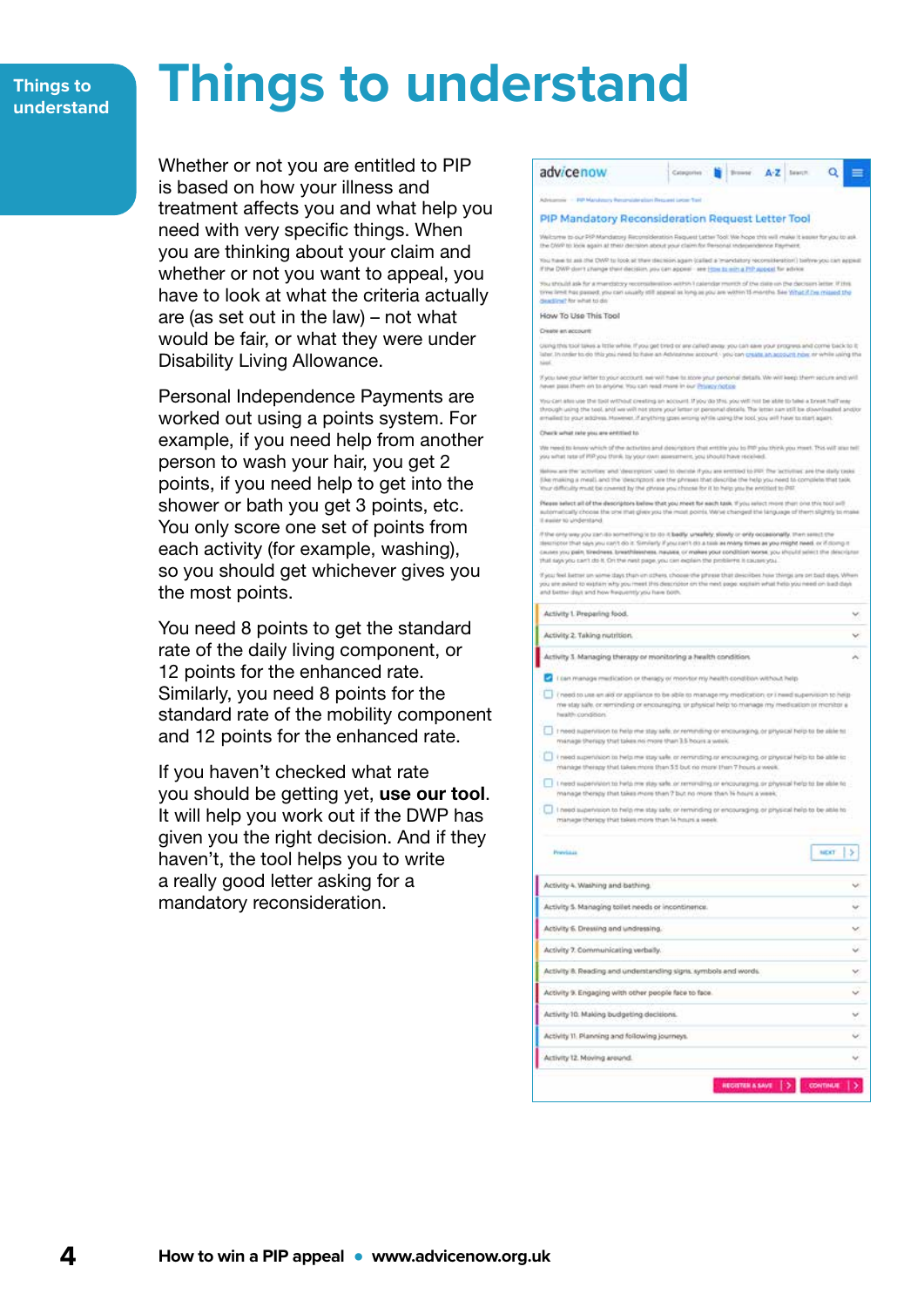### <span id="page-4-0"></span>**What is your situation?**

**What is your situation?**

#### **I didn't get anything**

Some people in this situation feel like they should just give up, others feel furious. The DWP often don't apply the criteria correctly. Challenging the decision takes a long time, but everybody should get what the law says they are entitled to. Remember you have nothing to lose and everything to gain.



**I had to reclaim and they gave me less than they did before**

You may still have a good case for a higher amount. Be sure that you understand

how you qualify for PIP. Use our [Mandatory Reconsideration](http://www.advicenow.org.uk/pip-tool)  [Request tool](http://www.advicenow.org.uk/pip-tool) to check what award you think you should have got. If it's not the same as you were awarded, use the tool to request a Mandatory Reconsideration. If they don't change their decision you should appeal.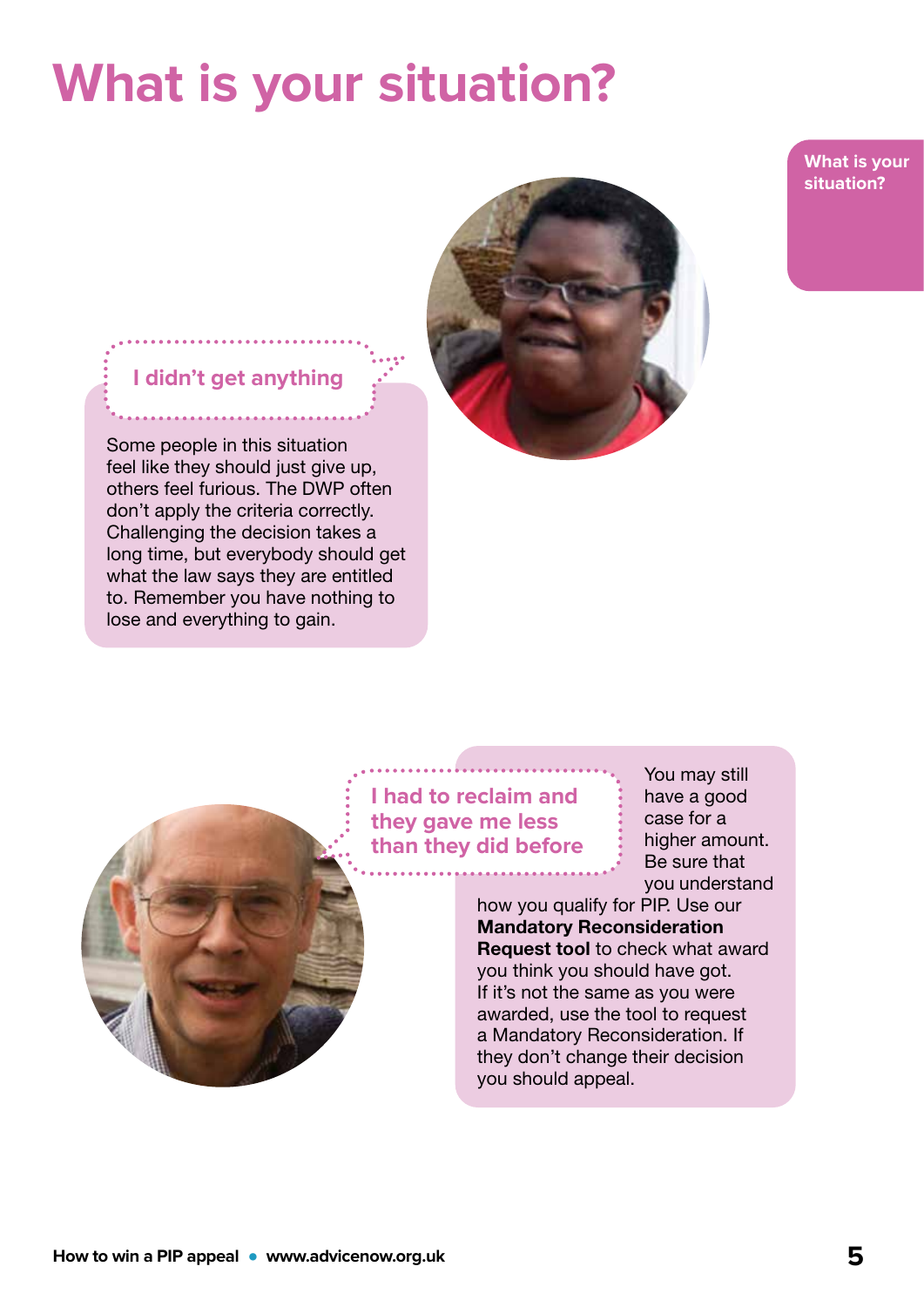#### **What is your situation?**

Lots of people in your situation find they get a lower award or no award at all when they move to PIP. The PIP

**I had to move over to PIP from DLA and they gave me less than they did before**

system is less generous (and some would say less fair) than DLA. There is no equivalent rate of PIP to the low rate care component of DLA, and the rules for the mobility component are very different. But you may still have a good case for a higher amount – many people in your situation are getting a higher award after they appeal.

Be sure that you understand how you qualify for PIP. Use our [Mandatory](http://www.advicenow.org.uk/pip-tool)  [Reconsideration Request tool](http://www.advicenow.org.uk/pip-tool) to check what award you think you should have got. If it's not the same as you were awarded, use the tool to request a Mandatory Reconsideration. If they don't change their decision you should appeal.



#### **They've given me less than I think I should get**

Some people in this situation feel like they should just be happy they got something.



But everybody should get what the law says they are entitled to, and the DWP often don't apply the criteria correctly.

Use our [Mandatory Reconsideration](http://www.advicenow.org.uk/pip-tool)  **[Request Tool](http://www.advicenow.org.uk/pip-tool) to check what award you** think you should have got. If it's not the same as you were awarded, use the tool to request a Mandatory Reconsideration. If they don't change their decision you should ask for an appeal (so you don't miss the deadline) and then try to see an adviser. If you don't have a strong case, you can always withdraw your appeal.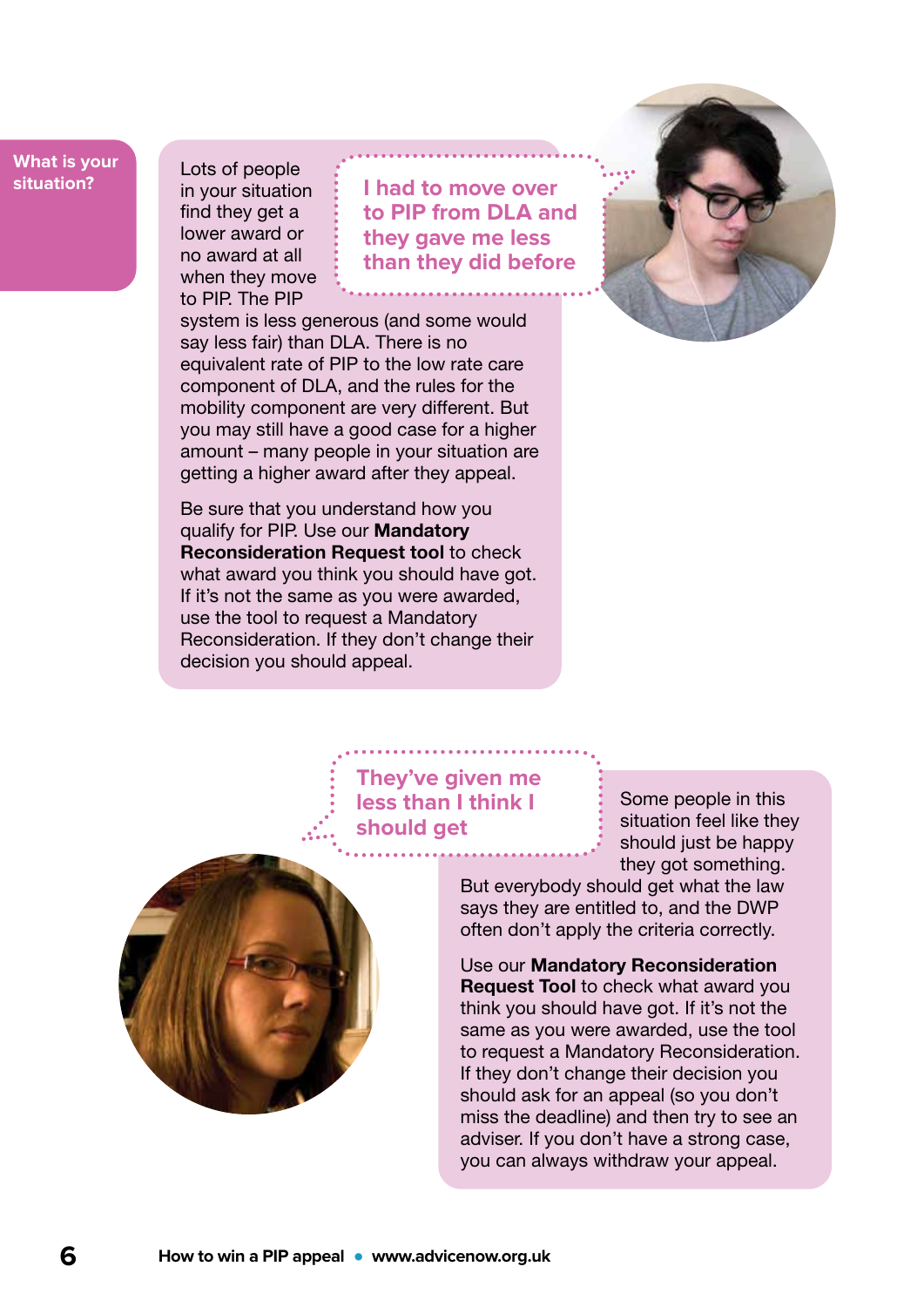### <span id="page-6-0"></span>**How to find an adviser**

It is now much harder to find advice and help with your benefits than it used to be. You should expect that you will have to do most of the work yourself (or with help from your friends or carers – don't worry, this guide will show you what to do, and how to do it). But if you can get a bit of advice to help you work out what rate you should be getting, it will be really helpful.

If you find someone who offers to help you ask for a mandatory reconsideration, complete your appeal form, write a 'submission' for you (this is a letter to the appeal panel that explains why you are entitled), or even come with you on the day, take it!

Since the beginning of Covid-19, many advice services are offering appointments via telephone, email, or videocall as well as, or instead of, face-to-face.

Use [Advice Local](https://advicelocal.uk) to find the best options near you. Enter your postcode and select 'welfare benefits' from the drop down menu and search. This will tell you about any Citizen's Advice, law centres, or independent advice agencies in your county. (Beware – it misses out ones in your area but in another county or borough. If you live near a county border, definitely check you there isn't a closer option by following the advice below).

If that doesn't bring up a service that you can get to, check with [Citizens](https://www.citizensadvice.org.uk)  [Advice](https://www.citizensadvice.org.uk) if there is a Bureau that helps with benefits problems near you. Many now offer advice over the telephone.

Check if your local council has a welfare rights service. If you didn't find their details in Advice Local search, phone the council and ask for 'welfare rights', check the website, or ask in your local library.

Check if there is a [Law Centre](https://www.lawcentres.org.uk/i-am-looking-for-advice) near you.

See if [Disability Law Service](https://dls.org.uk/free-advice/by-phone-or-in-writing/) can help you.

There are sometimes services that you can access through your GP, social worker, or community centre. There's no harm in asking – so call your GP, and your social worker, or community centre if you have one, and ask if there is a service for you.

Some charities provide advice services for particular groups – for example, the [Royal British Legion](https://www.britishlegion.org.uk/get-support/financial-and-employment-support/finance/help-with-disability-benefits) support people who have served in the armed forces and their families and even represent at appeal.

Check if there is a charity that provides benefits advice to people with your illness or impairment. If they provide information on their website about appealing or claiming PIP it may also be very useful as it will usually show how people with similar symptoms to yours have proved their entitlement. (If they don't have a guide to appealing – ask them to link to this one).

If you have nowhere else to turn, try your MPs caseworker. These are not usually expert benefits advisers but they will often be familiar with the problem and might well be able to help you. (You could point them towards this guide).

**How to find an adviser**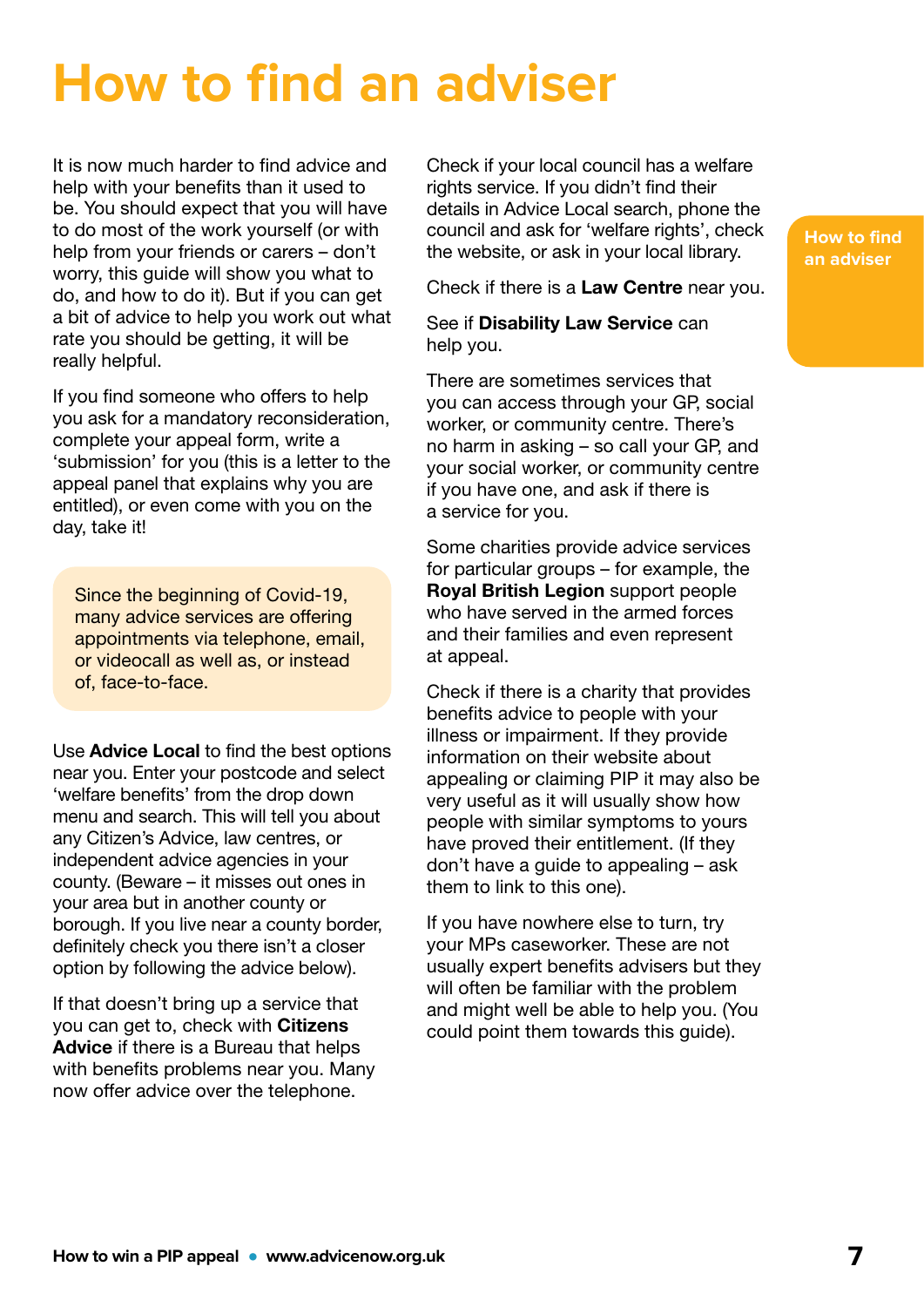

#### **If they say they are too busy….**

If the organisation you contact says they are too busy, ask them to keep your name on a waiting list, or to tell you how long before they might be taking on new clients.

Ask if they know any other organisations you should contact for help if they cannot give you an appointment themselves.

Remember that you are likely to have to wait a long time for the appeal hearing (6–12 months, depending on where you are in the country) so you do have a bit of time to find an organisation which might be able to help you prepare for the appeal hearing.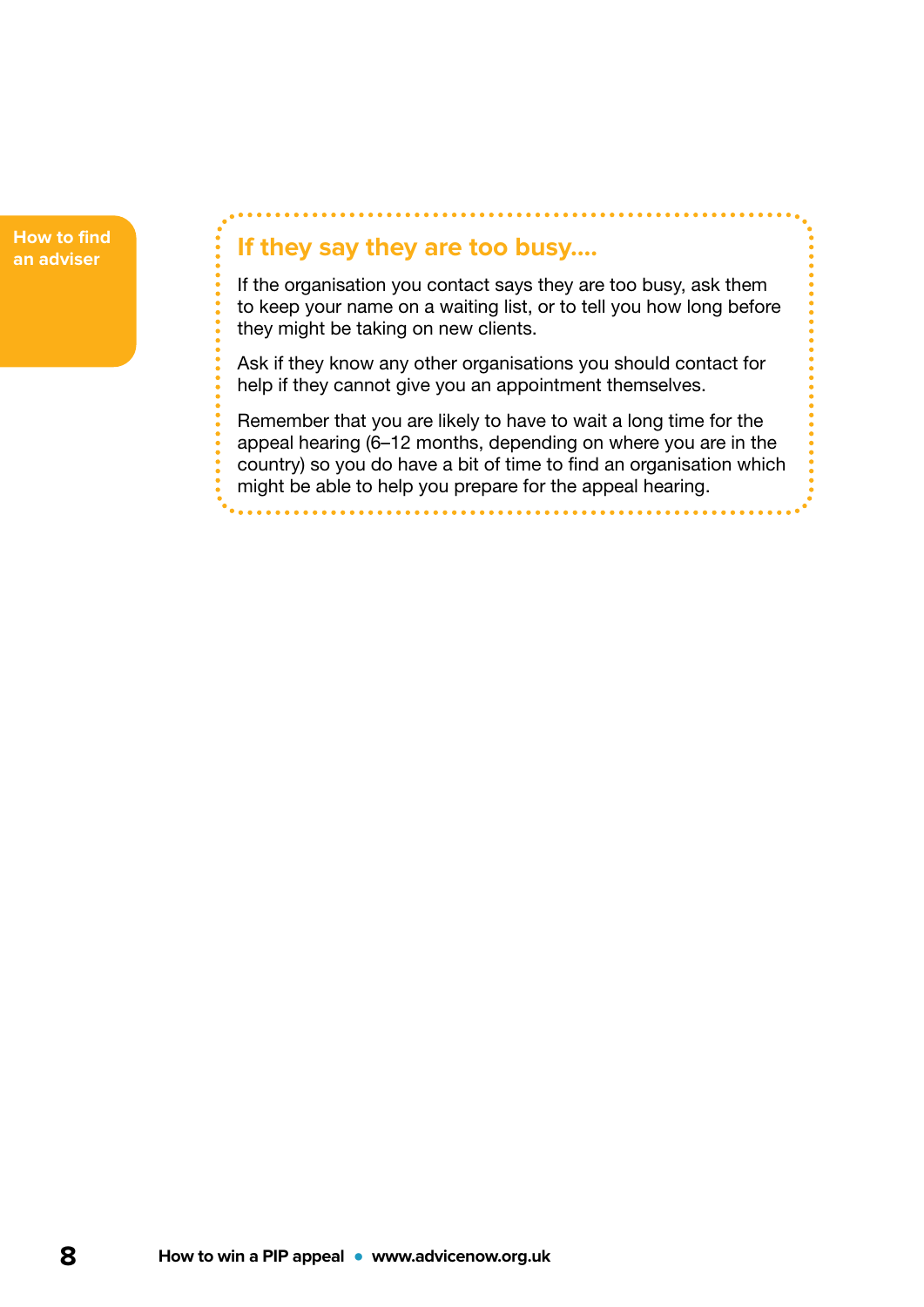### **The process**

#### **Step 1**

<span id="page-8-0"></span>You get a letter telling you the result of your claim for PIP. You have been told that you are not entitled to anything or you think you have been given the wrong amount.

You have one month from the date on the letter to ask for a 'mandatory reconsideration'. This is where they look at the decision again. (If one month has already passed you can still ask for a reconsideration, see 'What if I've missed the deadline?' [page 11](#page-10-0).)

**Step 2** Ask the DWP to look again at their decision. This is called a Mandatory Reconsideration. Use our [PIP Mandatory Reconsideration Request tool](https://www.advicenow.org.uk/pip-tool) to write a really good letter to the DWP that sets out your case.

The DWP will look at your claim form again, the face-to-face assessment report, and any other evidence they have, to see if they will change the decision.

**Step 3** The DWP will send you two copies of their reconsideration decision. You will need a copy if you wish to appeal. If their decision has been changed and you are happy with it, you can stop here. But if it has not, don't be put off. You have 1 month to ask for an appeal. (If one month has already passed you can still ask for an appeal, see 'What if I've missed the deadline?' on [page 11](#page-10-0)).

**Step 4** Ask for an appeal. You can do this online or using the appeal form and posting it. You can copy and paste wording from the letter generated by our Mandatory Reconsideration Tool to help you make your case. See [pages 12–13](#page-11-0) for our advice.

#### The PIP office will send both you and the HMCTS an explanation of why they gave you the award that they did. Don't be put off by the size of it.

You need to prepare for your appeal and, if you can, send in more information about your difficulties. See [pages 14–18](#page-13-0) for details.

#### **Step 7**

You will be told the date of the hearing. If you have any further evidence about your condition or how it affects you that you haven't yet sent, send it as soon as possible. And always have a copy with you on the day.

#### **Step 8**

Your appeal will be heard by an independent panel, called a Social Security and Child Support Tribunal. They will make a new decision. See [pages 19–22](#page-18-0) for details of what will happen and advice about what to do on the day.

If you were successful (and most people are), you will usually receive your money in 4–6 weeks.

#### **The process**

#### **Step 5**

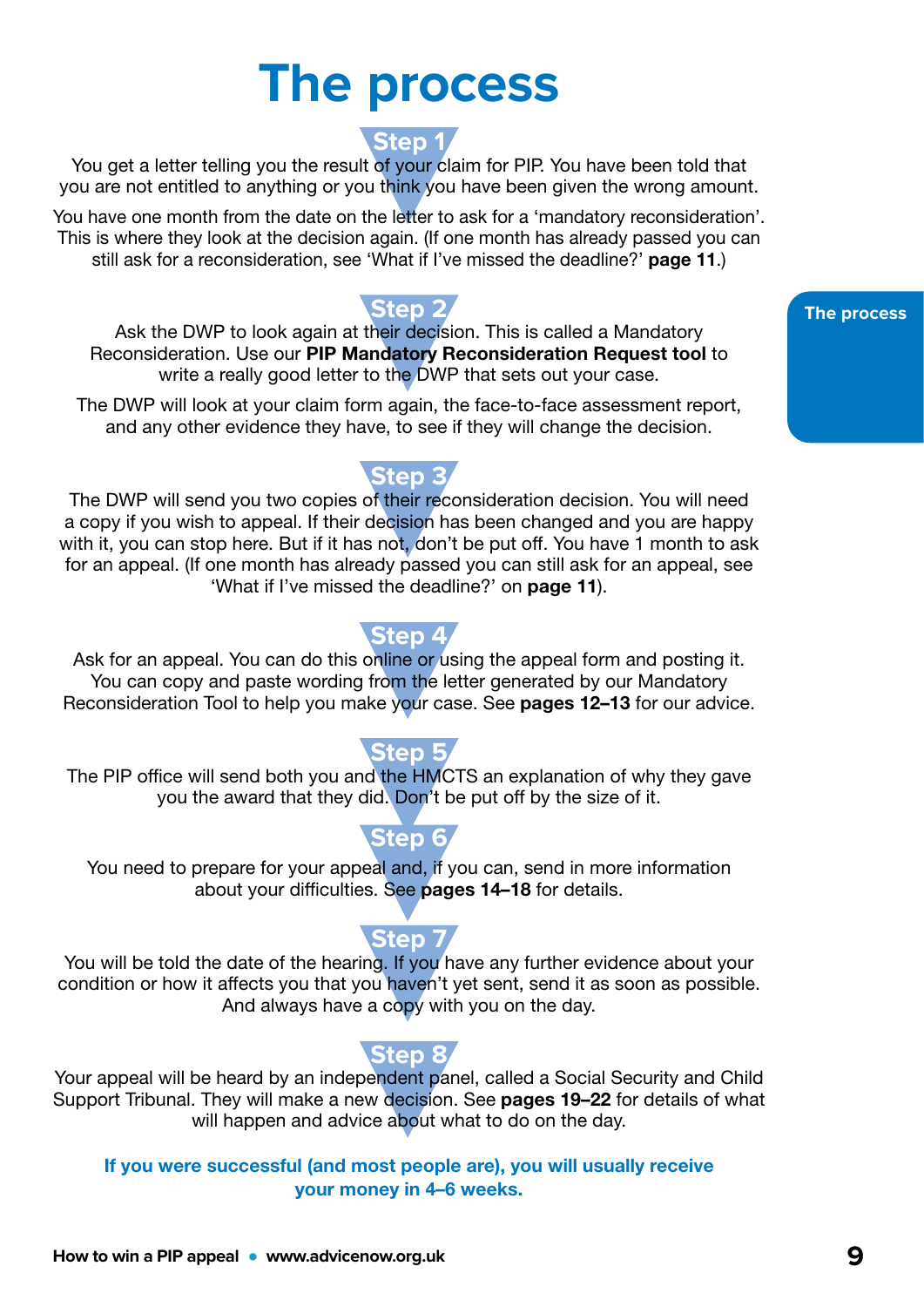### <span id="page-9-0"></span>**How to ask the DWP to look at their decision again**

You need to ask the DWP to look at their decision again (called a 'mandatory reconsideration') within one month of the date on the letter they sent you about your PIP claim. If one month has already passed you should still ask them, see [page 11](#page-10-0).

We have created a **[tool](http://www.advicenow.org.uk/pip-tool)** to help you write a really good letter asking them to look again at your claim.

Technically you can ask for a mandatory reconsideration over the phone, but it is definitely better to do it in writing. Only ask for a mandatory reconsideration over the phone if you are about to miss the one-month deadline. If you do this, follow up your request in writing using our tool.

If you have any more evidence that you think will help (for example, a letter from your doctor, social worker, support worker, or carer) send that too. If you don't, it is rarely worth waiting to get some as few decisions are changed at this stage.



#### **You don't have to discuss your claim with the DWP.**

Government information suggests that you should contact the DWP to discuss your claim before you ask for a mandatory reconsideration. You don't have to and there is no reason to. Usually the DWP will also phone you and tell you why they think they have made the right award. Remember any advice they give you about whether it is worth asking for a mandatory reconsideration or appeal is likely to be incorrect. We suggest you get independent advice or follow the information in this guide.

#### **Don't be put off!**

When you ask for the DWP to look at their decision again, people often seem to be told that they need to provide further medical evidence in order to have a chance of getting the decision changed. This isn't true. DWP staff might not change the decision at the reconsideration stage without new medical evidence, but appeal tribunals often do. Anything that gives information about your support or care needs can be relevant. It is also very possible to win an appeal even without any further evidence or information.

**How to ask the DWP to look at their decision again**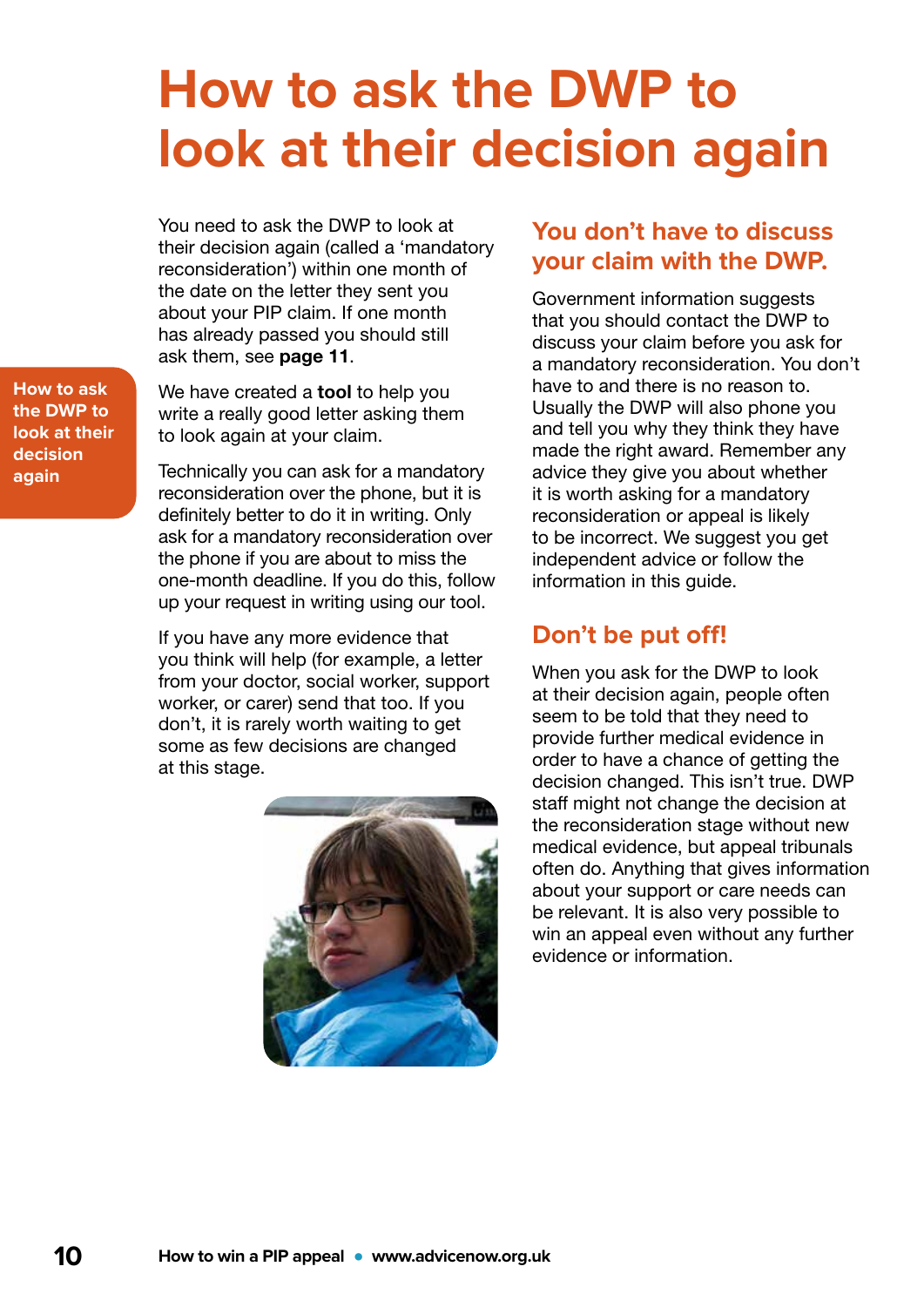#### **How to win a PIP appeal • www.advicenow.org.uk 11**

#### <span id="page-10-0"></span>**What next?**

Unfortunately they are no time limits to how long a mandatory reconsideration should take. But, if you have not heard back after 6 weeks, you should ring them and find out what is happening.

If you have not heard after two months, you could make an official complaint for the unreasonable delay.

If they have changed their minds, congratulations! Your benefit will be backdated to the date you claimed.

If they didn't change their decision, or they did but still didn't give you the amount you think you are entitled to, remember that you can and should appeal. You need to tell them you want to appeal within one month.

Don't be downhearted if they didn't change their minds – they often don't, even where it is clear that they are wrong. Most decisions are not changed at this stage, but are changed when you go to appeal.

#### **'What if I've missed the deadline?'**

If you have missed the deadline to ask for a mandatory reconsideration, you can still ask but they don't have to accept it. Explain that the delay was unavoidable or a result of your disability (for example, if you were unable to deal with it until now because you need help to deal with your post). If they refuse to deal with your mandatory reconsideration you can still appeal.

Similarly if you miss the deadline to appeal, you can ask for an appeal anyway. You will need to explain your reasons for missing the deadline. A judge will then decide whether to allow the appeal even if it is late. The DWP then has one month to object to your reasons for missing the deadline. If they do not object, your appeal continues. If they do object, a Judge decides whether to allow your appeal even though it is late.

Your appeal will only definitely not be accepted if 13 months have passed since you were sent the decision.

**How to ask the DWP to look at their decision again**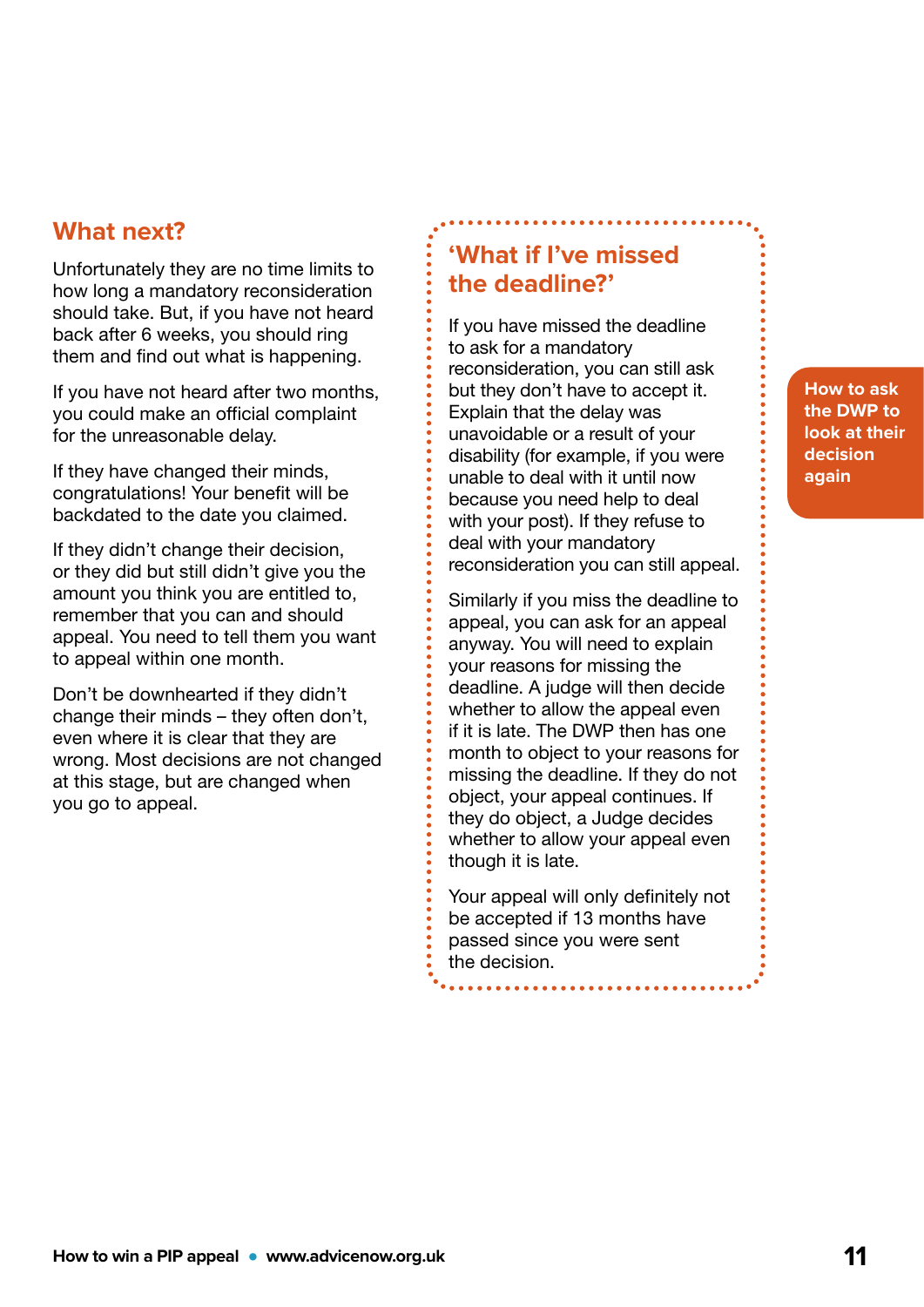### <span id="page-11-0"></span>**How to ask for an appeal**

You can ask for an appeal online or you can use a paper form.

#### You can find both at Submit your [appeal on GOV.UK](http://www.gov.uk/appeal-benefit-decision/submit-appeal).

Both are easy-to-use and understand. If you use the online version, a record of what you have said is sent to your email address. If you use the form, try to keep a copy, or take a photo of each page with your phone.

No matter which you use, there are three things that you should definitely be aware of.

1) You need to explain what you disagree with and why. If you used our [Mandatory Reconsideration](http://www.advicenow.org.uk/pip-tool)  [Request Tool](http://www.advicenow.org.uk/pip-tool) to produce a letter, and your argument is still the same, you can just write 'please see my mandatory reconsideration request' and send another copy. (You probably have a copy in your email, or it will be saved in your Advicenow account).

If you have not used our tool, look at your decision notice and the list of activities and descriptors on [page 30](#page-29-0). Add each activity you don't think you have scored the right number of points for, and for each explain all of the difficulties that you have with that activity and what help you need (remember it doesn't matter that you don't get any help).

- 2) If your appeal is not within the time limit, you should appeal anyway but explain why the delay was unavoidable or a result of your disability (for example, if you were unable to deal with it until now because you need help to deal with your post, or you have been particularly unwell).
- 3) Choose to attend the hearing. You will be asked whether you want to attend a hearing or whether you want the case to be decided on the papers alone. Almost everybody wants to choose the paper hearing because it seems less scary. However, you are *much* more likely to win if you have a chance to speak to them. Don't worry, it will not be nearly as frightening as you might think. Since the beginning of Covid many hearings are happening via video – so you may not have to actually 'go' anywhere.

#### **Support to appeal online**

We Are Digital can help you to ask for an appeal online.

They can help with access to a device, or data, or provide guidance and reassurance on how to use the online service.

If you would like their help

- phone the helpline on 03300 16 00 51, or
- text FORM to 60777, or
- email them at [support@we-are-digital.co.uk](mailto:support%40we-are-digital.co.uk?subject=)

They will respond within 2 working days.

**How to ask for an appeal**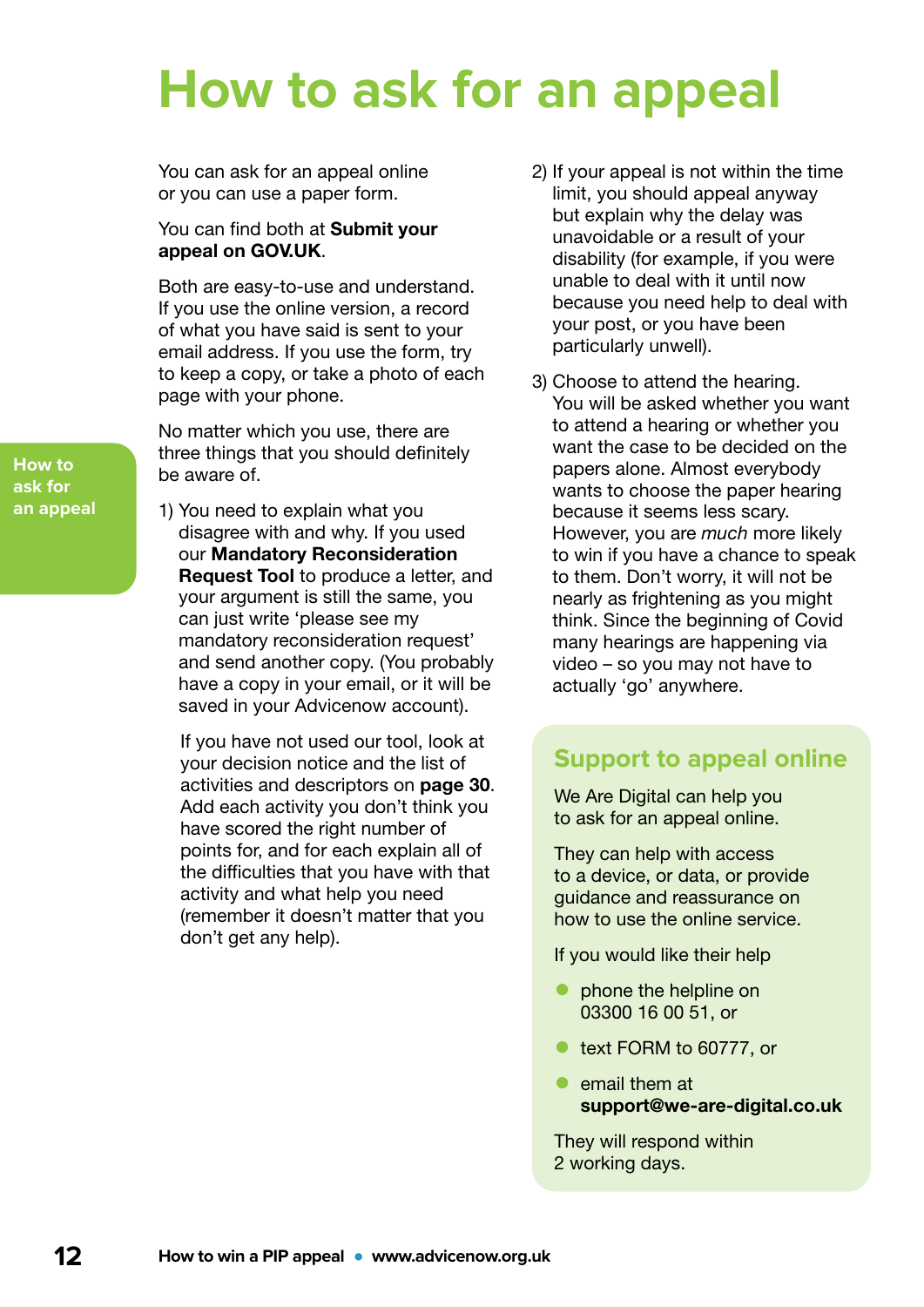When you ask for an appeal online, you are asked if you would like to be able to save the appeal and continue later. In order to do this you will need to set up an account. If you say yes and provide your email address, you will be sent an email enabling you to register for the Manage Your Appeal service. This service enables you to keep track of how your appeal is progressing, and you can use it to upload evidence (including audio and video evidence if you want to). It will send you texts or emails to let you know that the DWP have responded to your appeal, to confirm evidence has been received, and when your hearing date has been scheduled. See [How to](#page-13-0)  [prepare for the hearing](#page-13-0) for other ways to sign up.

#### **What next?**

The HMCTS will send a copy of your appeal to the DWP and ask them to explain how they came to their decision. The DWP must do this within 28 days, although they can ask for an extension. You will receive a copy of their response. It is often around 150 pages. Don't be put off by the size of it. Most of it is just your application form and copies of the letters you already have. But keep it safe. You will need it to prepare for your hearing.

You should start preparing now. The next section explains everything you need to do.



#### **If the DWP call you**

The DWP have been ringing some people at this stage or before the hearing and offering them an award in return for dropping their appeal. Sometimes the DWP say that you might not win at an appeal or put pressure on you to accept their offer. Advicenow and other charities took DWP to court about this practise because it is not fair. Now, if they make you an offer of a better award after you have asked for an appeal they are supposed to explain that you can accept the higher award and then appeal again (without having to ask for a reconsideration). In most cases, this would be the best thing for people to do. If you get a phone call and they do not explain about your right to appeal the new award, please [tell us about it](https://www.surveymonkey.co.uk/r/BVTZPG3)[.](http://actionforblindpeople.org.uk/about-us/downloads/?category=7)

**How to ask for an appeal**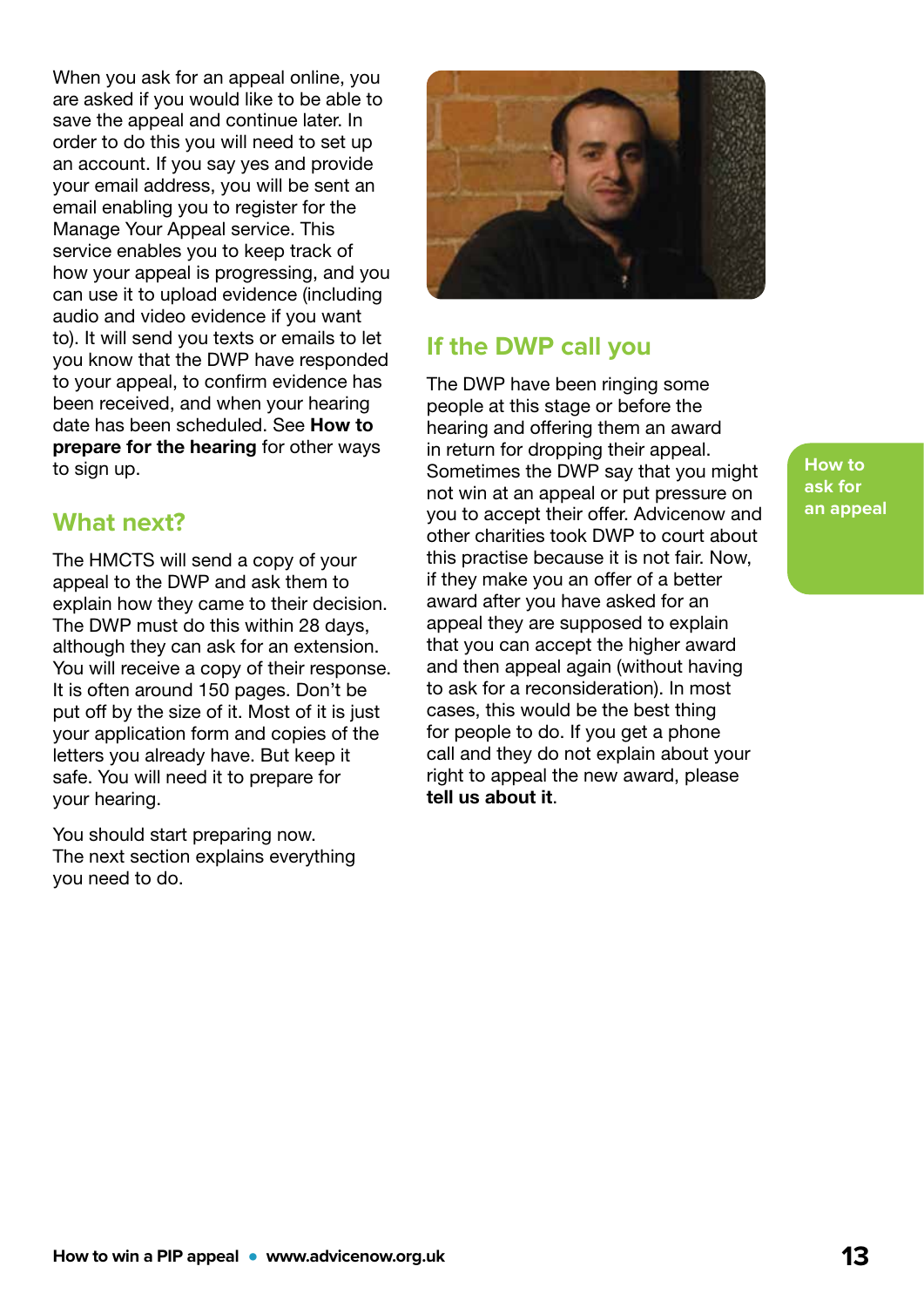### <span id="page-13-0"></span>**How to prepare for the hearing**

There are a lot of things for you to do over the next few months. So it is important to start preparing as soon as you can. Some things can take a long time.

If you have not already tried to get help and advice, do so now (See How to find an adviser on [page 7](#page-6-0)). Some advisers may be able to help do some of this preparation for you. If you are lucky enough to find someone who can help with the preparation, make sure you are clear which things they are going to do for you, and which you need to do yourself.

**How to prepare for the hearing**

The guidance below assumes you are preparing for a face-to-face hearing. Since the beginning of Covid, more and more hearings have been by video and many people like them better. All of the advice, except about actually travelling to the hearing applies equally to video hearings.

#### **When will the hearing be?**

Usually you will not get told the date of the hearing until 3–4 weeks before (you should be given at least 14 days' notice unless you agreed to be given less on the form). However, it is useful to know how long you have to prepare for your appeal. Some people have to wait 6–9 months.

#### **Manage Your Appeal**

It is a good idea to sign up to the Manage your appeal service. This service enables you to keep track of how your appeal is progressing, and you can use it to upload evidence (including audio and video evidence if you want to). It will send you texts or emails to let you know that the DWP have responded to your appeal, to confirm evidence has been received, and when your hearing date has been scheduled.

If you asked for an appeal online and gave them your email address, you will have received an email with a link to help you sign up. If you did not, you can sign up by calling 0300 123 1142 Monday to Friday, 8:30am to 5:00pm or by emailing [contactsscs@justice.gov.uk](mailto:contactsscs%40justice.gov.uk?subject=). If you ask by email, you will need to include your National Insurance number, date of birth and postal address.

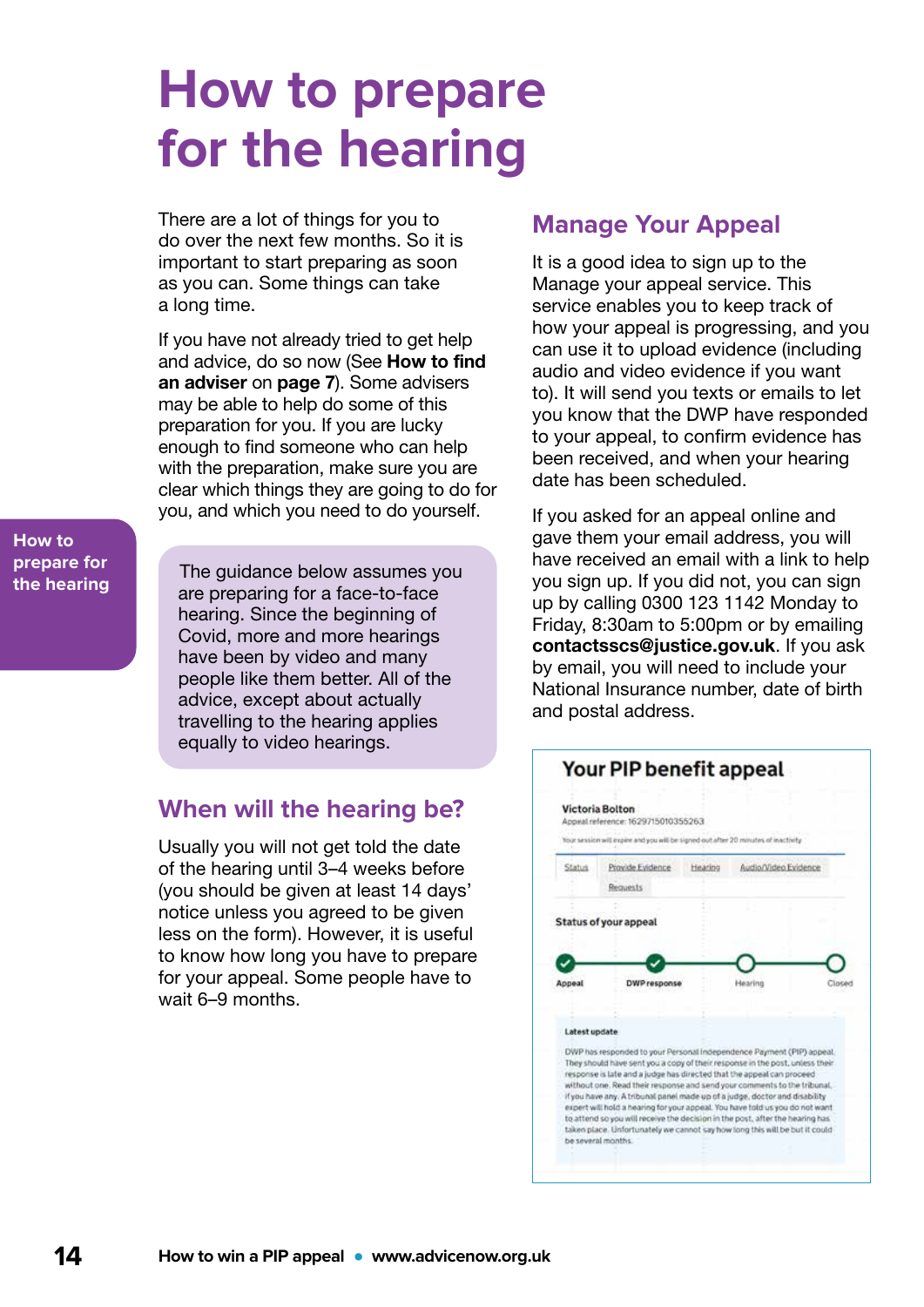

#### **Do you need help with your appeal?**

If you cannot get any professional help to prepare for the hearing, you might want to ask somebody else to help you. It might stop it from feeling too stressful. It might be particularly useful if you are not very good with paperwork or deadlines.

If you do think it might be useful, think about who you could ask – do you have a family member, friend, or someone who helps you who is good with paperwork and organising things?

#### **The papers from the DWP**

Look at the big pack of papers that you were sent by the DWP explaining why they made the decision they did. Many people get very confused by the inclusion of relevant test cases at the beginning. Don't let them put you off. If you don't have time to become an expert on all the legal ins and outs of PIP decisions, ignore these.

The most important part is the report from the medical assessment. Read through it and look for anything you don't agree with.

- Did the assessor ask you the right questions and correctly record your answers?
- Do they have all of your conditions listed?
- Have they misunderstood something you said you used to do as something you are able to do now?
- Are there things in there that didn't happen or don't reflect your conversation at all?
- **•** If your health condition or disability is better or worse on different days, did the assessor understand that?

Make a note of all the things that are wrong. If you can, say why they are wrong. You can include this in your statement to the tribunal. This is very useful as the wrong decision you have been given is probably based on this report.

**How to prepare for the hearing**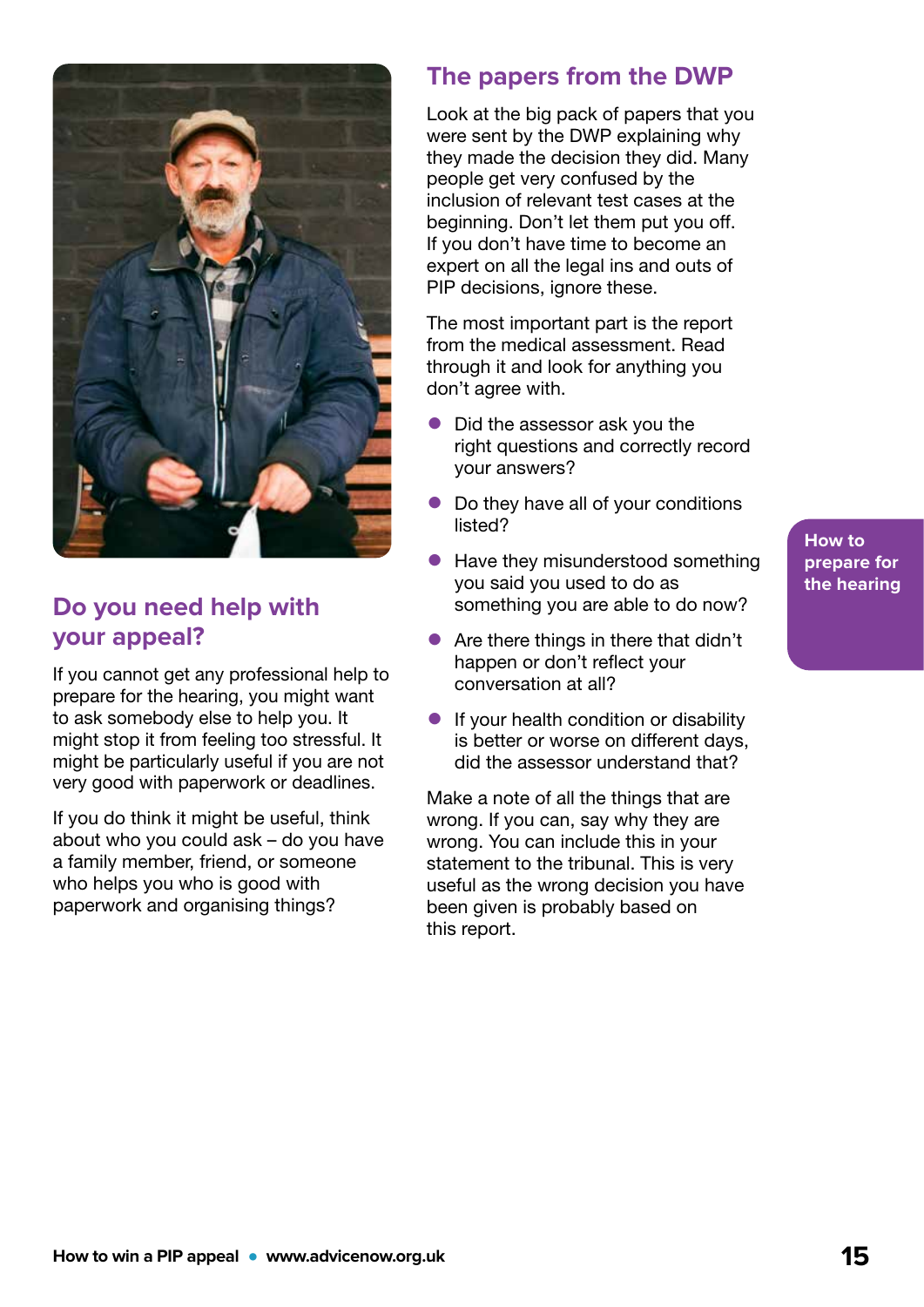Don't be shocked if the assessment report is full of inaccuracies. This seems to happen horribly frequently. We have heard of completely incorrect diagnoses being recorded, easily verifiable physical conditions being ignored or incorrectly recorded, and records of whole conversations that never occurred. Many people find that the assessment ignored or minimised their mental health conditions. If you find this has happened to you, you are right to be angry about it – it is terrible – but don't take it personally. It happens to a lot of people. Do not allow it to upset you too much. Appeal panels usually know how bad assessment reports are and so it is easy to get them set aside in favour of other evidence.

**How to prepare for the hearing**

If you are angry about it and have the energy for two things, put in a complaint to the organisation who did the assessment. For most claimants, that is either [Capita](http://capita-pip.co.uk/en/complaints.html) or [Independent Assessment](https://www.mypipassessment.co.uk)  [Services](https://www.mypipassessment.co.uk) (ATOS). You can then show a copy of your complaint to the tribunal. If you only have the energy for one thing though, focus on your appeal as that is the only thing that will change your award. You can still make a complaint after your appeal hearing.

#### **Getting evidence**

For most people, the thing that is of most help is written evidence from their GP or other medical professional.

The most useful evidence will explain how your illness or disability affects you, and the help you need (paying particular attention to the descriptors that you meet). Make sure the professional you are asking for evidence understands that.

Look at [pages 30–34](#page-29-0). This is a guide for your doctor, social worker, or anybody else writing evidence for you. Mark the particular activities and descriptors you believe you meet on this page. When you ask anybody for evidence to support your appeal, show them this page. It will help them to write evidence that will be really helpful to you.

The best evidence will come from people who know you well and who understand your situation. This could be your GP, or social worker or community psychiatric nurse, a paid carer or support worker, a personal assistant, your occupational therapist, somebody who works at a day centre you go to, or somebody else.

You are appealing the decision the DWP made on a particular date (on the top of the letter). You need to prove how your illness or disability was at that time, not how it is now. Write the date of the decision you are appealing in the little blue box on [page 30](#page-29-0), before you ask anybody for evidence. Then show them [pages 30–34](#page-29-0).

It is important not to be offended if the evidence embarrasses you. For example, if it says that sometimes you appear not to have washed or eaten properly. They are just trying to ensure you get all the help you are entitled to.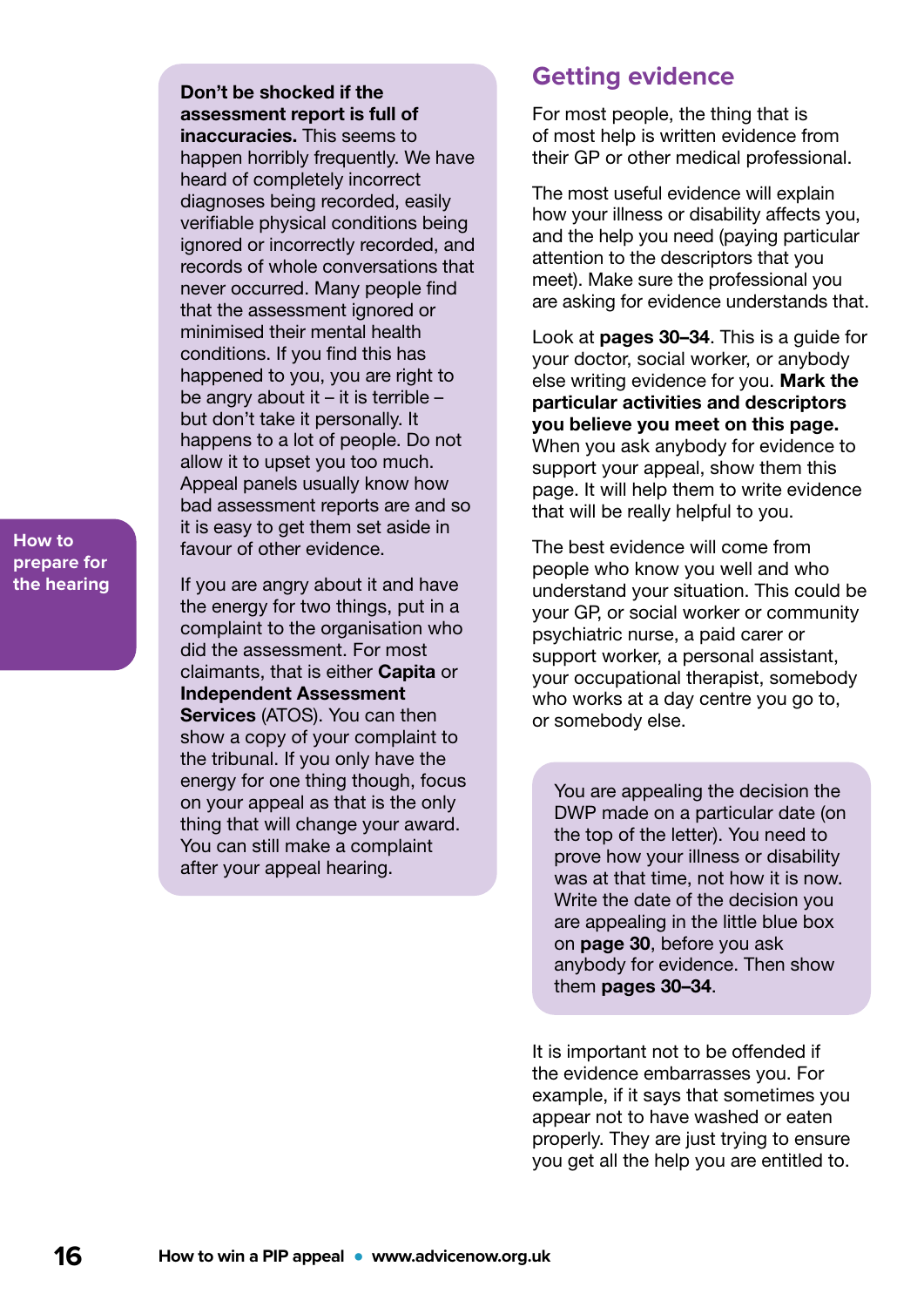#### <span id="page-16-0"></span>**Paying for medical evidence**

GP's and other medical professionals are allowed to charge for evidence and many do.

If your doctor suggests that he or she will charge you, tell them it doesn't need to be terribly long and that it could be hand-written if this is quicker. Reassure them that it will only take the time of an appointment. Show them How to write useful evidence for a PIP appeal on [pages 30–34](#page-29-0) – so that they are sure of what you need from them.

If they insist on charging you, instead ask them for the last two years of your medical records. They will give you this for free and it may contain some useful evidence.

#### **Evidence from your support worker, personal assistant, carer or anybody that helps you**

If there is somebody who helps you a lot (this might be somebody you pay, or who helps you at college or work, or it might be your partner, a family member, or a friend), they may be able to write some very useful evidence too. Ask them to write a letter to the tribunal panel explaining what help they give you and how often. Show them the section for doctors and other professionals on **[pages 30–34](#page-29-0)** – it will help them to remember everything.

It can be very useful for this person to come to the hearing with you – so that the panel can ask them questions. They may be asked to wait outside until their evidence is needed – so you may need to be prepared to go in alone at first.

#### **Diary**

You should think about keeping a diary of the help that you need each day. It will help the tribunal panel to get a proper understanding of your situation. It is particularly helpful if your illness or disability is not the same every day. Keep a diary for a month if you can (but a shorter time will also be helpful). It can be very brief. For example – 'Monday – Joints and back very painful today. Needed help to fasten my bra, and put socks and shoes on, as I couldn't bend down. Marie had to help me downstairs'. Include everything that is connected to the 'daily living activities' that entitlement to PIP is based on.

If you get help from somebody and find this sort of thing hard, you could ask them to keep a diary of the help they have given you instead (as an alternative to the letter – see above).

#### **Is there any other evidence that you have?**

There may be useful evidence you already have or can easily get. Maybe you have letters from Doctor's or support services already that support your case.

**How to prepare for the hearing**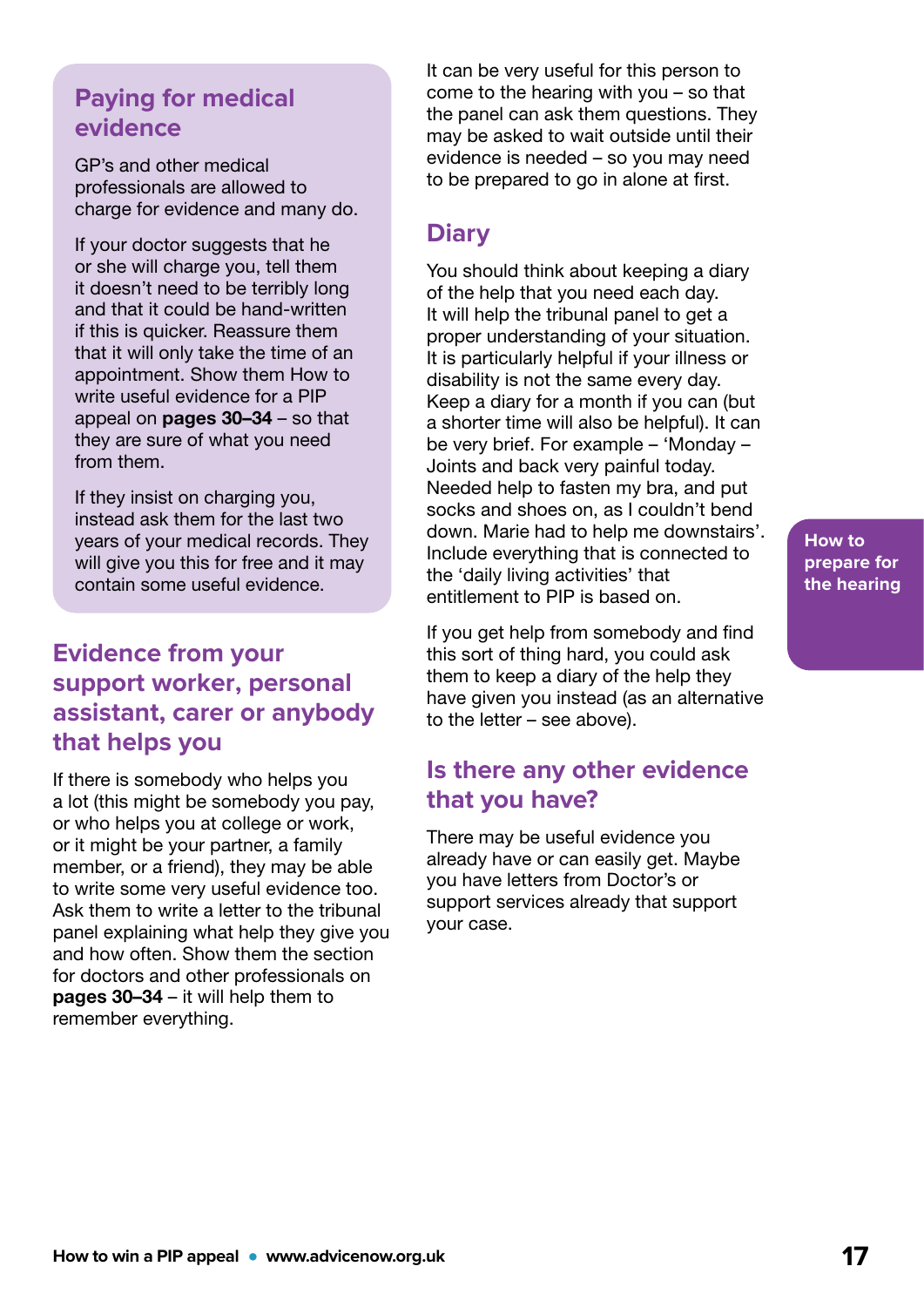

#### **Write a statement**

If you (or someone who is helping you) are good with writing, you should think about writing a statement for the tribunal. These can be very useful as they set out all your points, which means that you don't have to remember everything to say on the day. They also give the panel time to think about what you have said and why you should be getting more before they meet you.

**How to prepare for the hearing**

> For more advice on how to write a statement and what to put in it, see How to write a statement on [pages](#page-34-0)  [35–37](#page-34-0). You can also read Spencer's statement and see what he put in his.

#### **What to do with the evidence**

Read all the evidence through – does it support your case? If it doesn't, you don't have to send it to the panel (but if they ask if you had any evidence you didn't send them, you have to tell the truth). If you don't think the evidence is useful it may be worth going back to the person who wrote it and discussing it with them. Is there anything they can add?

If you have got useful evidence, upload a photo of it using the Manage your appeal service or photocopy it and send it into the HM Courts and Tribunal Service before your hearing. Send it as soon as you can and always take paper copies with you on the day. (Sending the evidence in advance is useful because it maximises the chance of the DWP changing the decision in your favour.)

Ask the clerk if the panel received your evidence, and if not he or she will give them to the panel before your hearing starts.

#### **How will you attend the hearing?**

If it is a video hearing, check you have what you need for it to go smoothly. HMCTS have made a [helpful video](https://youtu.be/Sd0ldV2GKcY).

If your hearing is in person, the letter you receive about the hearing will usually give you details of public transport links and parking. At some venues, you can book an accessible parking spot if you phone them in advance. If you need a taxi, ask them to book one for you. This will usually be easier than arranging one yourself and they will pay.

Work out how you will get there and leave yourself plenty of time. You won't want the stress of worrying about being late.

#### **How can you afford to go to a face-to-face hearing?**

You should be able to claim travel expenses for the day of the hearing if you use public transport or travel by car. You can also claim for a meal if you are away for more than five hours. If you have to take time off work, you may also be able to claim some expenses for loss of earnings. And if you have had to pay a carer or childminder you can claim expenses up to the National Minimum Wage for the time you have been away. Before you go to your hearing, check what the current rules on expenses are on [GOV.UK](https://www.advicenow.org.uk/links/what-happens-hearing).

The clerk will help you fill in a claim form when you go to the hearing. Make sure you take receipts (and if you have lost earnings, a letter from your employer confirming this).

Contact the tribunal before the hearing if you need help.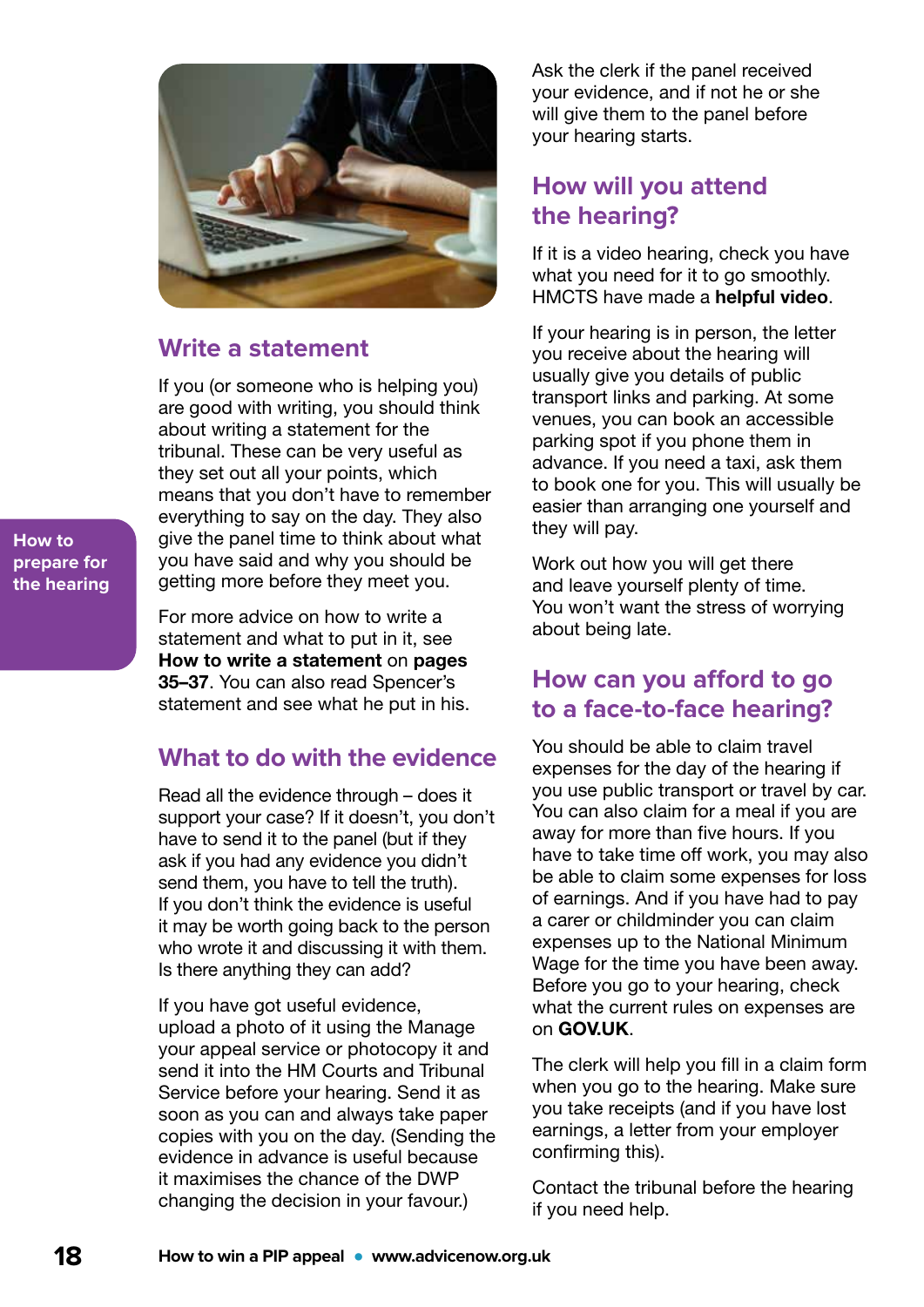## <span id="page-18-0"></span>**The hearing**

Many hearings happen over video now. However, some are still face-to-face. Whatever kind of hearing you have you should prepare in a similar way.

HMCTS have made a [helpful video](https://youtu.be/Sd0ldV2GKcY) to help you understand what a video hearing will be like.

Remember the panel do not work for the DWP. They are here to see that you get the benefit if you can show you are entitled to it.

Usually the three members of the panel will be nice and easy to talk to, and will just want to get a full picture of your

illness or disability and the help you need. Try to answer their questions fully.

If it feels like they are asking you the same question repeatedly, they probably are and are trying to check that your answers are consistent. So make sure you are consistent, don't vary your answer just to move on.

The DWP have a right to send somebody to your appeal to explain why they made their decision. Don't worry about this though. If they do send someone, it will not be the person that made the original decision about your claim.

#### **Face-to-face hearings**

If you have a face-to-face hearing, you will usually be shown into a waiting room when you arrive at the tribunal centre. You might have to wait here for a little while. While you are here, the clerk will explain what will happen and will take any evidence you have brought with you. When the panel are ready for you, you will be called into the room.

The room the hearing is in will look like a rather boring office and everybody is wearing normal clothes. When you go in, there will be a big table in front of you. You (and anyone who goes with you) will sit at one side of the table and the panel will sit on the other side.

The person that sits in the middle of the panel is the Judge. They are legally qualified and should know a lot about benefits. One of the other panel members is a doctor, the other is someone who knows a lot about disability, and may have a disability themselves. The panel should introduce themselves and explain what will happen.

At the end of the hearing, you will be asked to go to the waiting room while the panel discuss your case. This can take up to half an hour but usually takes between 10-15 minutes. You will then be asked back into the room and told the decision. They will give you a written outline of their decision as well.

Sometimes the panel will not be able to make a decision quickly. If this happens, they will post it to you instead. It should arrive within a week.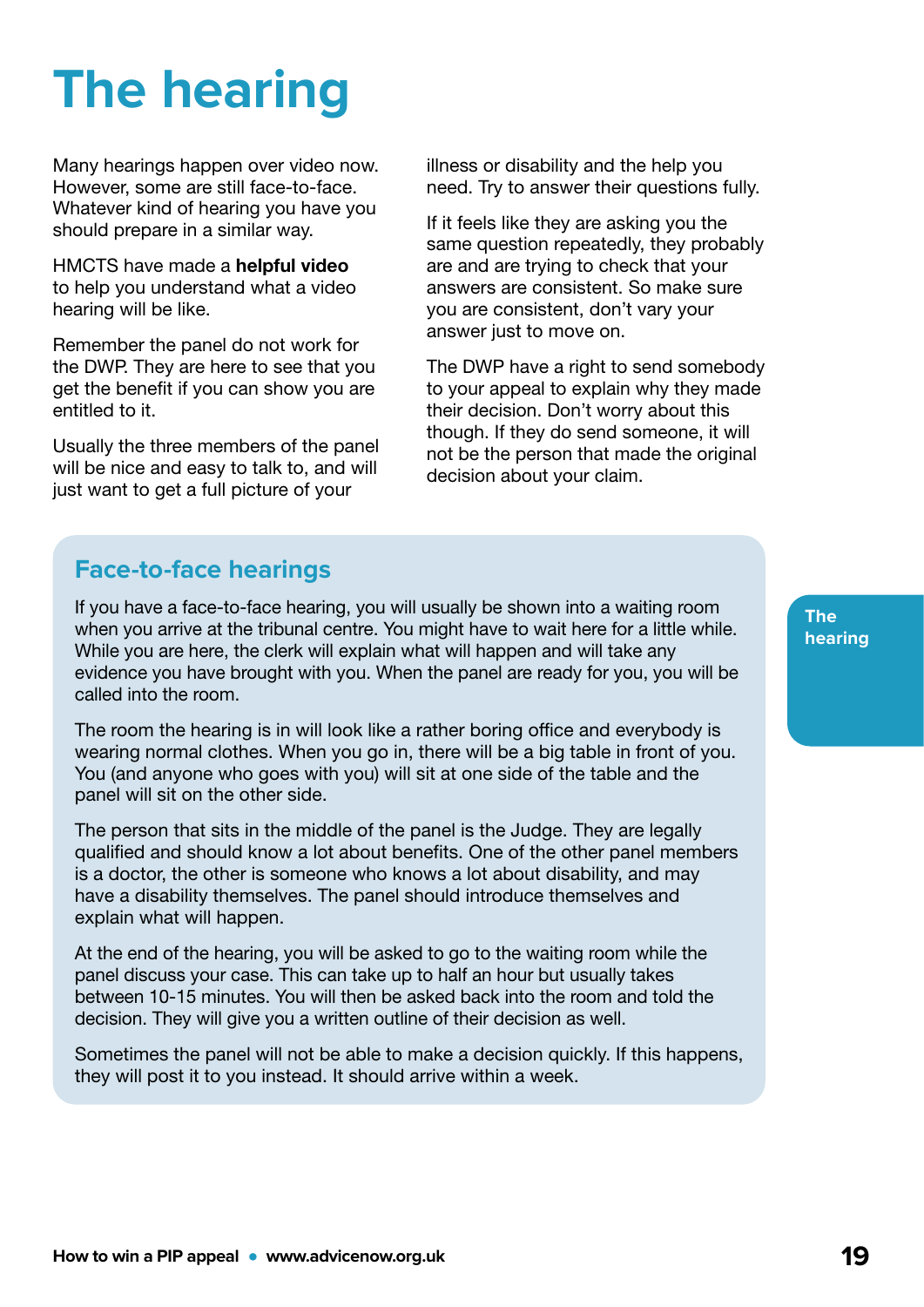Remember it is YOUR appeal. If you get upset you can ask for a short break.

In the unlikely event that the panel are considering reducing your existing award (for example because you appealed the decision not to give you the enhanced rate of daily living and the panel feel that you may not be entitled to any daily living award at all), the judge will give you warning and ask if you want a few minutes to consider your options. This is very rare. But if it does happen to you, ask for the hearing to be stopped and explain that you wish to withdraw the appeal. If you do this, the Tribunal is very unlikely to take away the benefit you get at the moment.

#### **Your hearing might be postponed**

In some areas, hearings are often postponed. Usually, if this has happened, you will get a phone call earlier in the day.

#### **If the hearing is scheduled for a date or time you cannot attend**

Email or call the tribunal centre and ask for another date as soon as you can. Don't put it off or just do nothing about it  $-$  they are usually extremely helpful. You may have to explain why you can't go and you should have a very good reason, like a hospital appointment.

If you leave it until the last minute or don't give a good reason, they may not change the day and the appeal might happen whether you are there or not. Don't delay. If they refuse to change the date, you should do everything you can to move your other appointment.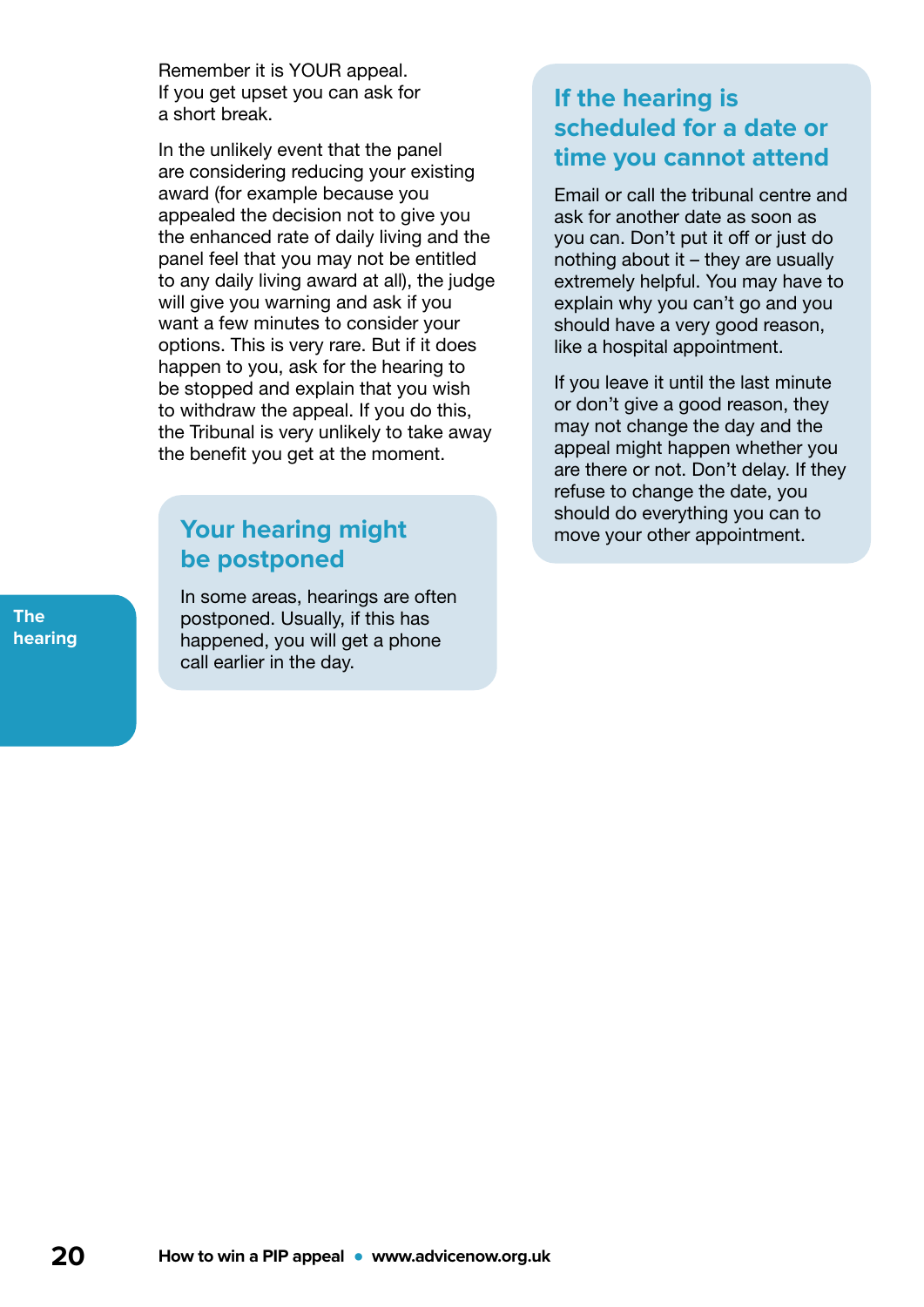

#### **'How do I stay calm?'**

Staying calm isn't easy, particularly in very stressful situations, like waiting for your appeal hearing.

Many people find that the best way of reducing stress immediately is to concentrate on their breathing. Take several long, deep breaths. If you can, breathe in through your nose. Try to take the air into your stomach (you should feel your stomach rising). And then slowly breathe out through your mouth. It might help to close your eyes and picture nothing, others like to imagine a scene they find calming.

Some people also find it useful to clench and then relax their fists, arms, and jaw; and to frown and then relax, or raise their eyebrows and then relax them.

If you are getting stressed because of the number of things you have to remember – write a list (or get someone to write a list for you). As soon as it is down on paper, you don't have to remember it.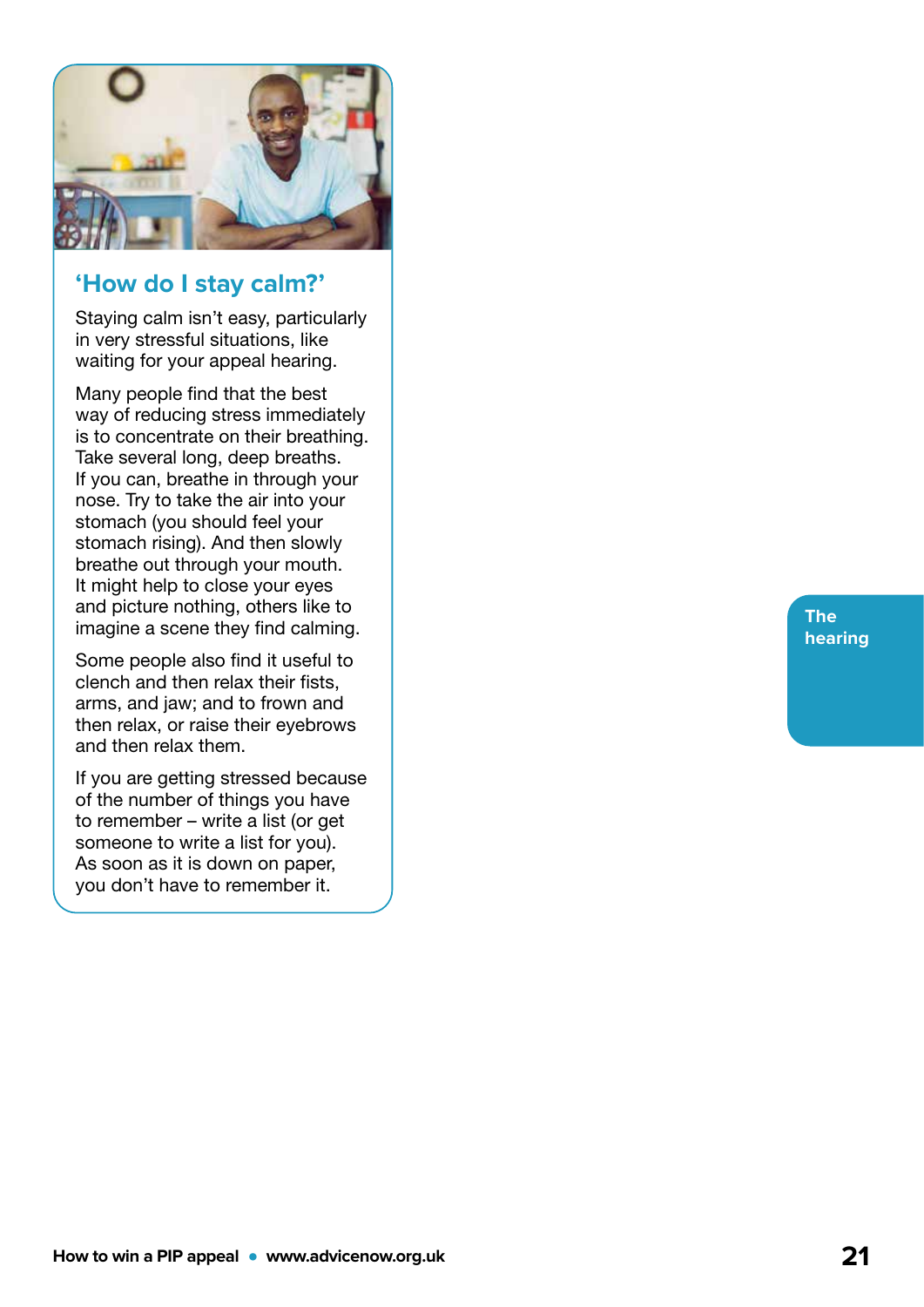### **Christina's story**

When I received the letter telling me when my hearing would be, I became extremely anxious and thought that I should prepare myself for the worst. I couldn't even begin to imagine that the panel at the hearing would be any more helpful than the DWP or the assessment people.

In the weeks leading up to my hearing I had a final chance to submit any more evidence I had to support my claim. I didn't feel that I could go through any more, but then I remembered my little mantra that "courage is not not being scared, but that something is more important than fear".

I went through my box file to find evidence that would support my claim. It included letters from previous employers detailing my poor performance in various jobs, debt letters, and warning letters from the police that supported what I had said about the symptoms of my disabilities. I sent them everything I could find that would help.

A few days before my hearing a support worker helped me write a statement using the Advicenow guide to take with me to the tribunal. It went through each of the descriptors I met in detail.

When I got there, I could not believe how helpful and friendly the tribunal staff were. An officer came and asked me if I had brought anything more with me that I would like to give to the tribunal. He took my statement and went away to photocopy it for the panel and brought it back to me. He reassured me that they would not take long.

When they called me in the judge asked me if I was feeling okay and if I wanted a drink of water.

They asked me a few questions. Then they thanked me for the evidence and statement and told me that it made it easy for them to make their decision.

They said that I was entitled to the enhanced rate for daily living and standard rate for mobility, and that it was to be backdated 18 months to when I first applied. I couldn't believe how easy it had been and I was so happy I could hardly believe it.

#### Christina, 41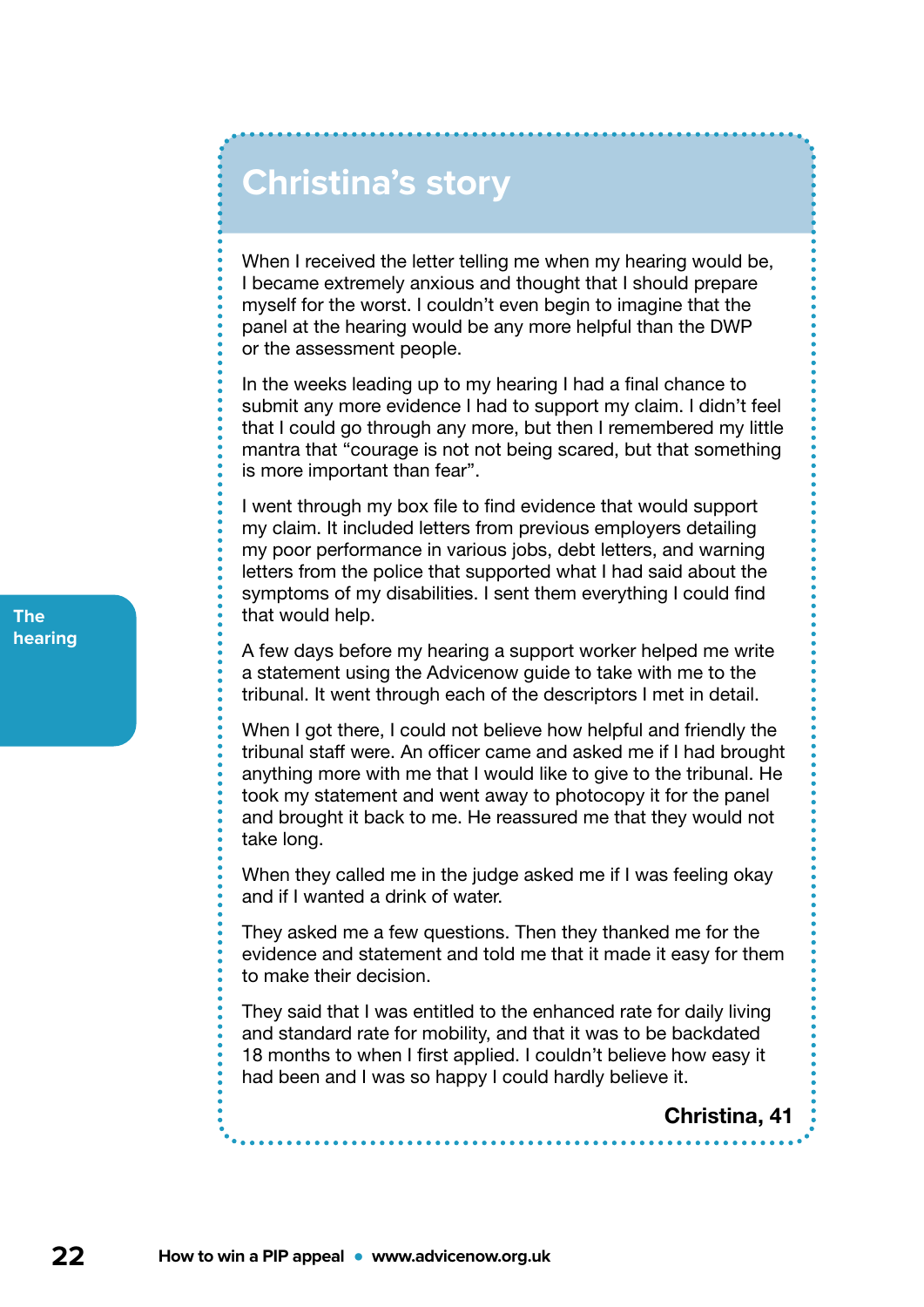### <span id="page-22-0"></span>**On the day of the hearing**

Whether you have a video hearing or face-to-face hearing these tips will help you get the right award, and stop it from becoming too stressful.

- If you think it might help, ask a friend or family member to be with you for emotional support. They might also be able to help by reminding you of things you have forgotten. If you do ask a friend, show them the box 'For friends and relatives' on [page 25](#page-24-0).
- Make sure you log on or arrive at the tribunal centre in plenty of time.
- Don't dress up or make a big effort with your appearance. It is important that the panel see you as you are on a normal day. Otherwise, they might get the impression that you don't need help, even if you do.
- The panel may be running late and so you might have to wait. If you have made any notes of what you want to say, use this time to go over them.
- **•** Try to keep calm.
- Many people find they get very emotional at the hearing. It doesn't matter if you get upset. It won't harm your chances. Remember – you can ask for a break to compose yourself.
- Be aware that it is possible that you will be watched from the moment you are visible. For example, if you have said you have trouble getting in and out of chairs they will watch you as you sit down, or how you move around. If you are having a good day, and your illness or disability is normally worse, make sure you tell them.



- **•** If you had asked for any help with communication or translation and it is not available, insist on having the hearing another day.
- **•** If you don't understand a question, ask them to repeat it or put it another way. If you still don't understand, tell them that. Don't agree to anything you don't understand.
- $\bullet$  If they say something that isn't right, make it clear that it is not true. For example, if they say "You don't have much trouble with walking 50 metres do you?" make it clear if you do have trouble with walking that distance.
- They usually ask whether your condition has changed since the decision. Remember that you need to prove that the DWP made the wrong decision *at the time*, so it is unhelpful to dwell too much on how your condition has got worse. It is better to emphasise where your difficulties have remained broadly the same.
- Don't worry about using the 'right' language or 'buzz words'. It is much better to use your own words. If you think they haven't understood something you have said, say it again in a different way.

**On the day of the hearing**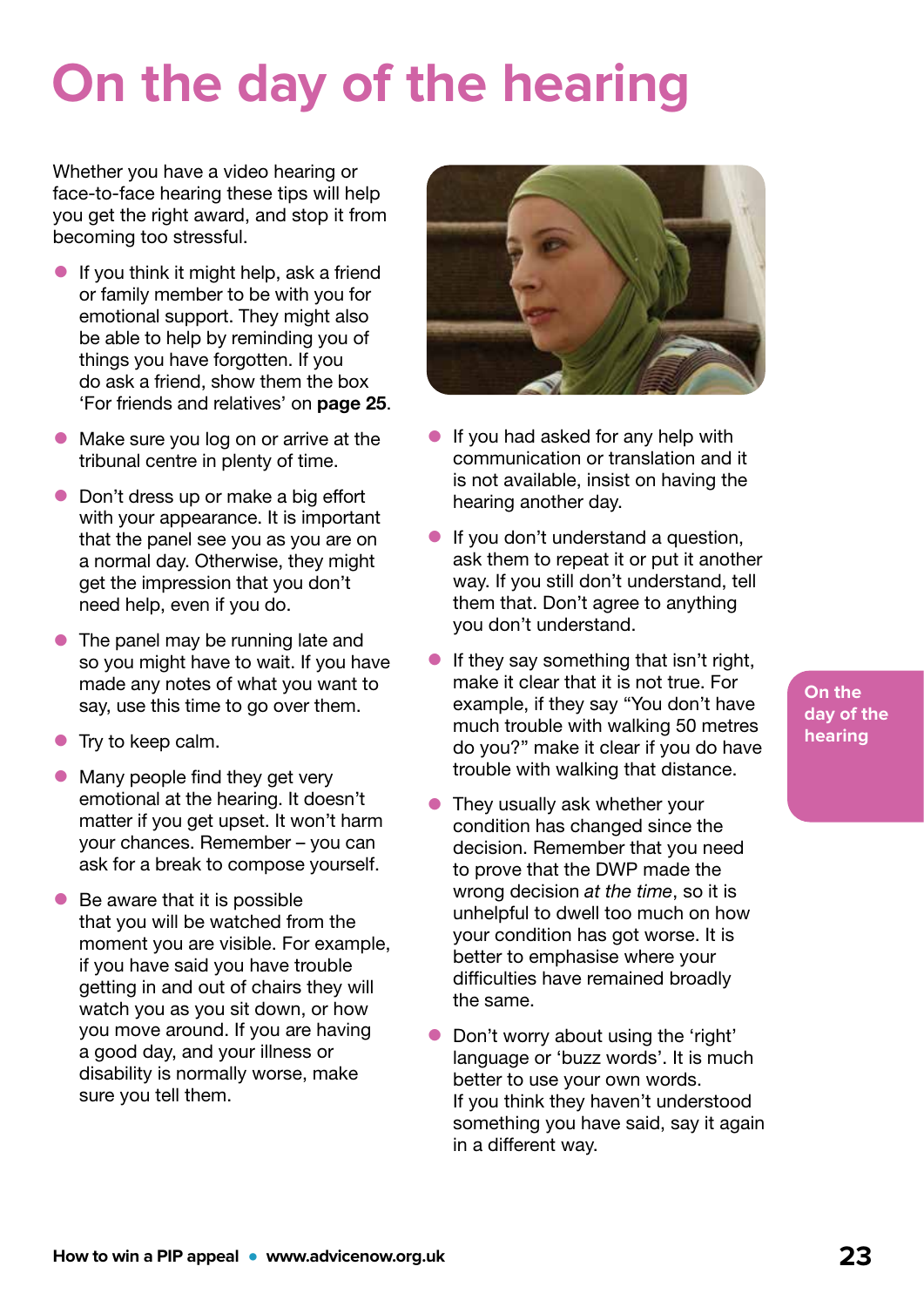- They will often ask if you had any problems this morning. If somebody has helped you (perhaps by physically helping you to get up and dressed, or by encouraging you to get yourself ready and keeping you calm) – be sure to tell them. Tell them if you needed help to read or understand the instructions to log onto the video hearing or how to get to the tribunal centre.
- Don't make light of your illness or disability. Be as frank about your condition as you can be, and explain the help you really need rather than how you manage.
- **•** Try to make sure you don't exaggerate the problems that you have either. If you do this, the panel might not believe you when you are not exaggerating.
- Try to answer every question as broadly as you can. If you just give short answers, the panel won't be able to get a better understanding of your situation. For example, if they ask if you need help to get washed in the morning, don't just say yes or no. Spell out exactly what bits of your body you needed help to wash and why, and if you need help with anything else in the morning. Remember to include the help you give yourself – maybe you have a seat in the shower, or use a long handled sponge. If you don't need help because you don't usually have a wash in the morning, explain why you don't.
- **•** If you find you haven't said everything you want to say because they haven't asked the right question – tell them anyway. A clever tactic is to make notes about what you want to tell them (for example, take a list of everything you think you should have

been given points for and why you meet those descriptors) and tick them off as you say them. Make sure that they are all ticked off before you leave. If you have taken somebody with you for moral support – this is a very useful thing for them to do.

**•** If your illness or disability goes up and down and you need different amounts of help on different days, you will need to make this clear. It is best if you can say roughly how often you need help with each thing, rather than saying 'sometimes'. For example, 'My health is bad for three weeks out of every four. For those weeks my joints are very painful and I cannot dress or undress myself at all'. If you have kept a diary of your needs (see [page 17](#page-16-0)) you should be able to use that to work out how often you need help with different tasks.

#### **If it is a video hearing**

There are a couple of things it is good to be aware of.

- You must not record the hearing – but if you would like it recorded and to have a copy you can request that on the Manage your appeal service. Sometimes the Chair will remind you of that at the beginning.
- The Judge will also usually ask who is in the room with you. This is just so that they know who else is there. You are allowed to have a family member or friend present.
- Do not eat or drink anything (except water, or if it is to meet a medical need) or smoke or vape during the hearing.

**On the day of the hearing**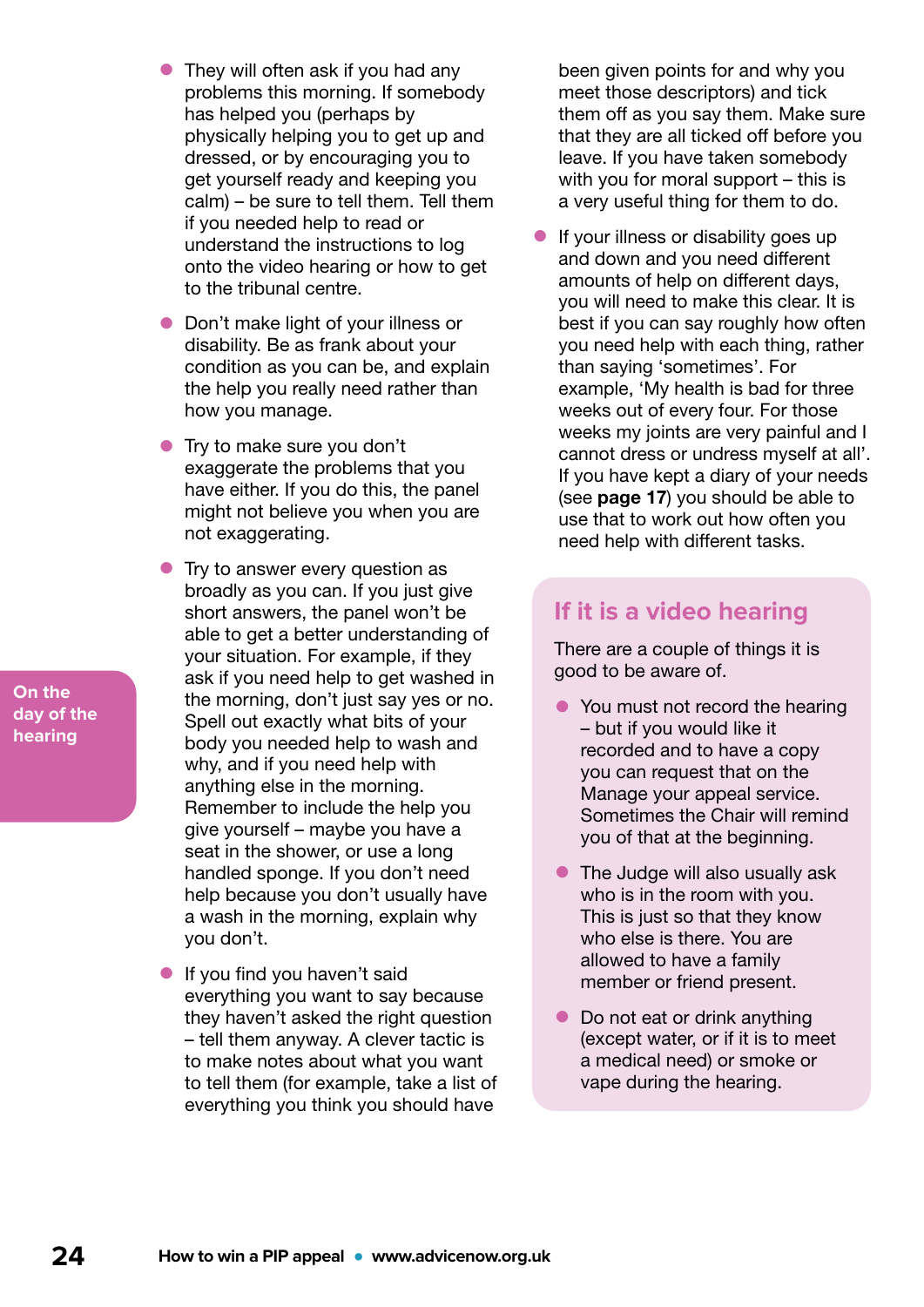<span id="page-24-0"></span>

#### **What to have with you on the day**

- The appeal papers you were sent by the DWP.
- Copies of any evidence you have sent in beforehand.

You can take a friend or relative to the appeal with you. If you have asked somebody to come with you to give you support, show them the information in the next box. It explains what they can do to help.

#### **For friends or relatives**

If someone has asked you to go with them to the hearing to give them support, there are several things that you could do that would be very useful.

- Before the hearing, sit down with your friend and write a list of all the ways in which they meet the descriptors that they are basing their appeal on. Have it with you on the day and tick them off as they are said. If at the end of the hearing there are still things that haven't been said – you can remind them.
- Try not to answer questions on your friend's behalf. If you realise that your friend has left bits out when answering a question – try to remind them, rather than say it for them. However, if they are finding it difficult or becoming very emotional you can answer the question yourself (although it is best to ask the Judge if it is OK first, just to be polite).
- If they get upset or stressed you can try to calm them down. If this doesn't work, ask them if they want a short break.
- Read the sections of this quide about the hearing and what to do on the day. This will help you to know what will happen so that you can help your friend.

**On the day of the hearing**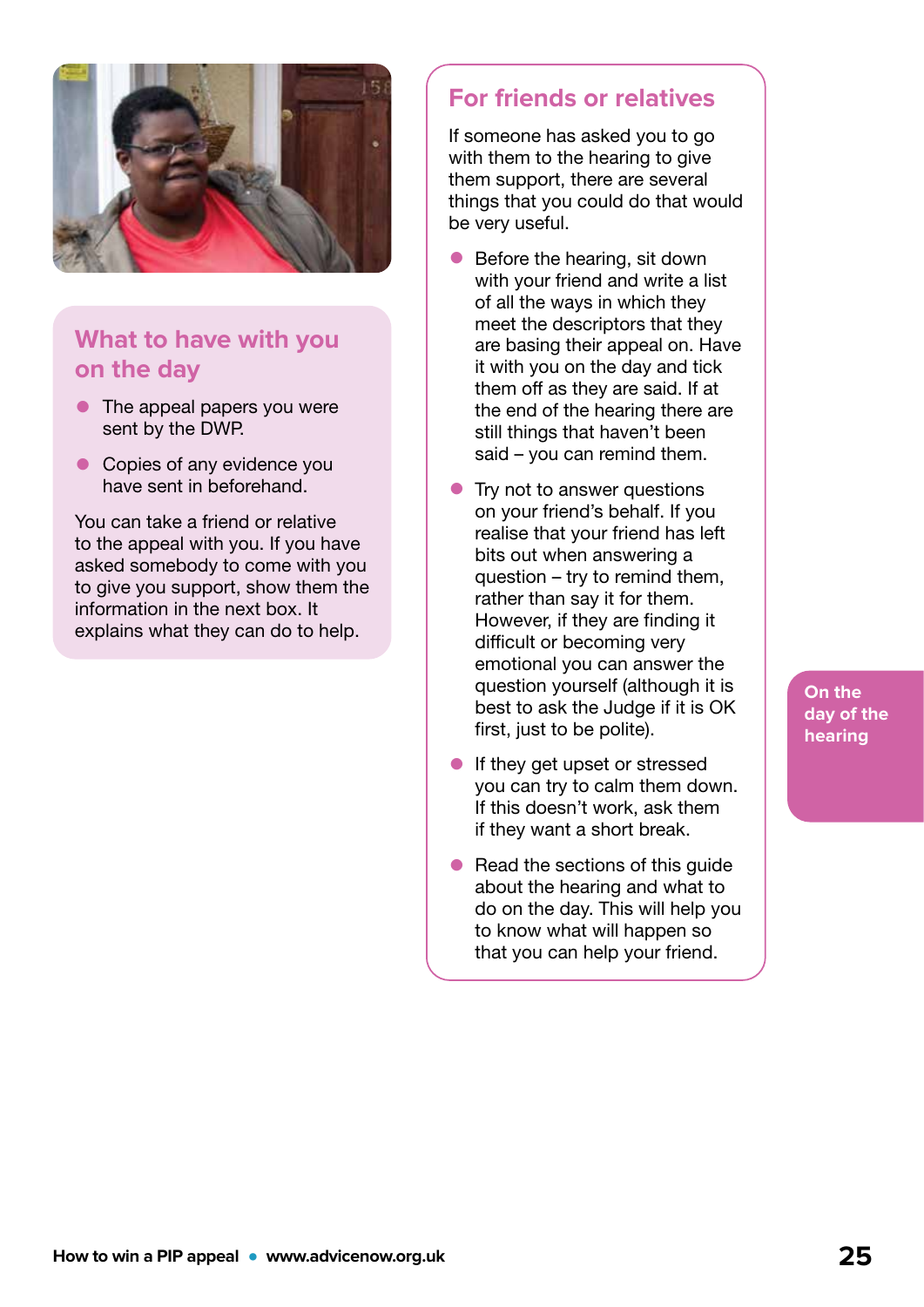### <span id="page-25-0"></span>**After the hearing**

The tribunal panel will tell the DWP their decision and you will get an official notice of the decision.

If you were successful, the DWP will work out how much they owe you. You will start receiving the new amount every month, and a sum covering the amount they should have been paying you all along. You will usually receive your money in about 4–6 weeks.

If you were not successful, you will be sent a leaflet to explain your options. Sometimes you might be able to appeal to the Upper Tribunal. This is like a higher court. However, this can only be done if the panel did something wrong with the law. It is very complicated, and very few people can do this without an experienced adviser. If you want to look into this possibility, you need to move quickly – you will need to ask for a copy of the tribunal's statement of reasons within one month. See **How to find an** adviser on [page 7](#page-6-0).



The DWP also has the right to appeal to the Upper Tribunal if they think the tribunal panel did something wrong. This rarely happens. If it does happen, they will write and tell you.

**After the hearing**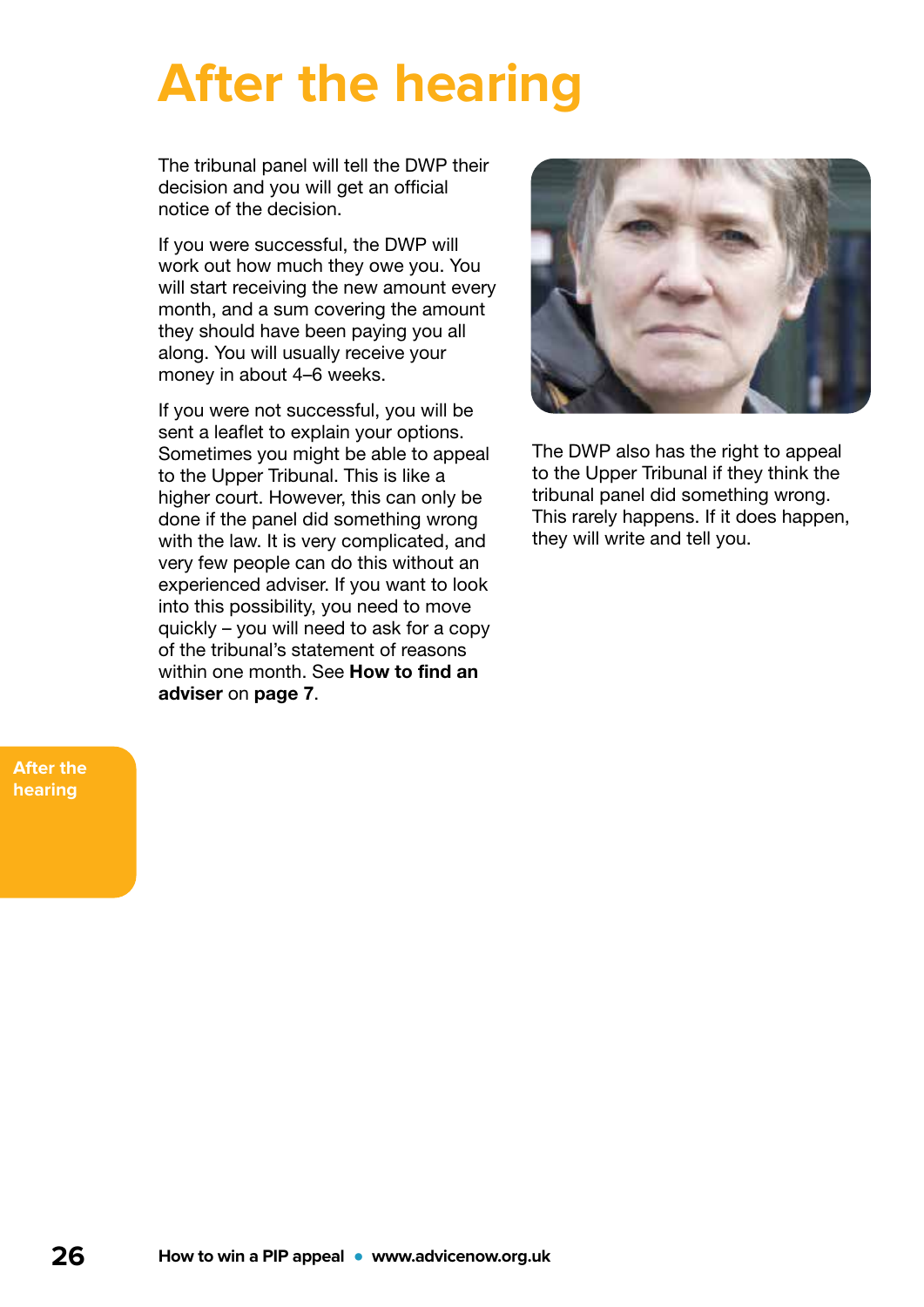### <span id="page-26-0"></span>**Jargon buster**

**Adviser** – This is a benefit expert who can give you advice about your claim. They may also be able to help you prepare for the hearing or even represent you.

**Appeal** – This means the process of asking a panel of three experts who do not work for the DWP will look at your claim and see if the right decision was made. If they think the wrong decision was made, they will change it. See [page 12](#page-11-0).

**Carer** – This is a person who helps you often, like every day or every week. It might be somebody you pay, or might be your partner, a family member, or a friend or neighbour. The help they give you might be physical help (for example to get in the bath or up the stairs), they might help you by getting your shopping or helping you prepare a meal, or they might help you by encouraging and prompting you to do things.

**Clerk to the Tribunal** – This is the person who organises the hearing and deals with the paper work.

#### **Department for Work and Pension (DWP)** –

This is the government department that deals with most benefits, including Personal Independence Payment.

#### **HM Courts and Tribunal Service (HMCTS)** –

This is the government department that organises the panel and the hearing.

**Hearing** – This is when your appeal is looked at by the Tribunal. You can either have a hearing in person (also called an 'oral hearing') when you go and speak to the Tribunal face to face. Or you can have a written hearing (also called a 'paper hearing') when the tribunal just look at the papers again on their own. We strongly advise you to go to a hearing in person. You have a *much* better chance of success if you do.

**Mandatory Reconsideration** – This means the DWP will look at their decision again. You must ask for a mandatory reconsideration before you can appeal a decision. See [page 10](#page-9-0).

**Manage your appeal** – A new service from HMCTS that enables people to manage their appeal online, keeping track of progress, submitting further evidence (including video and audio), and a statement. See [page 14](#page-13-0) for details of how to use it.

(continued)

**Jargon buster**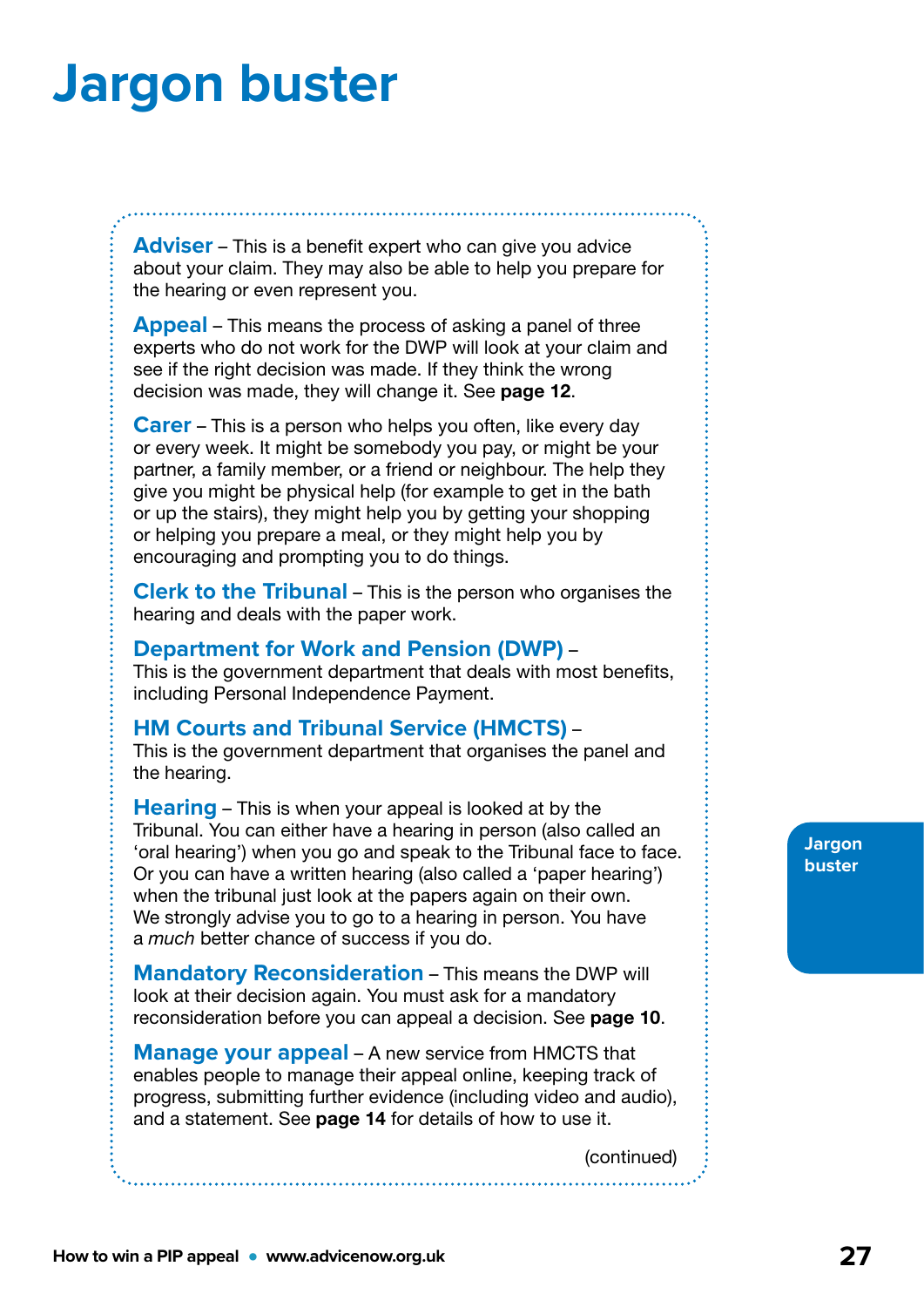**Preliminary view/decision** – During Covid HMCTS piloted a streamlined process that allowed cases to be looked at by a judge sitting alone. If the judge could see from the evidence already received that the appellant was entitled to a higher award, they offered a preliminary decision. Both the claimant and the DWP were asked if they accept the preliminary decision. If either did not, the case continued to an appeal hearing. If both did accept the preliminary decision, the award was changed straight away. At the time of writing, it is not clear if this process will continue. If you are offered a preliminary decision by the HMCTS, only accept it if you think it is the correct award. If you think you might be entitled to more, ask for an appeal hearing.

**Representative** – This is an expert in benefits who might help you prepare for the hearing and will come with you to help you put your case.

**Social Security and Child Support Tribunal** – This is the name for the panel of three experts who do not work for the DWP who will hear your appeal to see if the DWP made the right decision.

**Supersession** – This means having your claim looked at again because your illness or disability has worsened since the date of the decision.

**SSCS1** – This is the form you can use to ask for an appeal. You can also use the online system. See [pages 12–13](#page-11-0) for advice on how to ask for an appeal.

**Tribunal Judge** – This is the person that sits in the middle of the panel who will make a decision on your case. They are legally qualified.

**Upper Tribunal** – This is like a higher court. If you weren't successful in your appeal, you might be able to appeal to the Upper Tribunal, but you can only do this if the panel made a mistake with the law. See [page 26](#page-25-0).

**Video hearing** – Appeal hearings are now often held over video. Watch HMCTS' [helpful video](https://youtu.be/Sd0ldV2GKcY). If you are concerned that you will not be able to access or manage a video hearing properly, or if it will make you more anxious, you can ask for a face-to-face hearing.

#### **Jargon buster**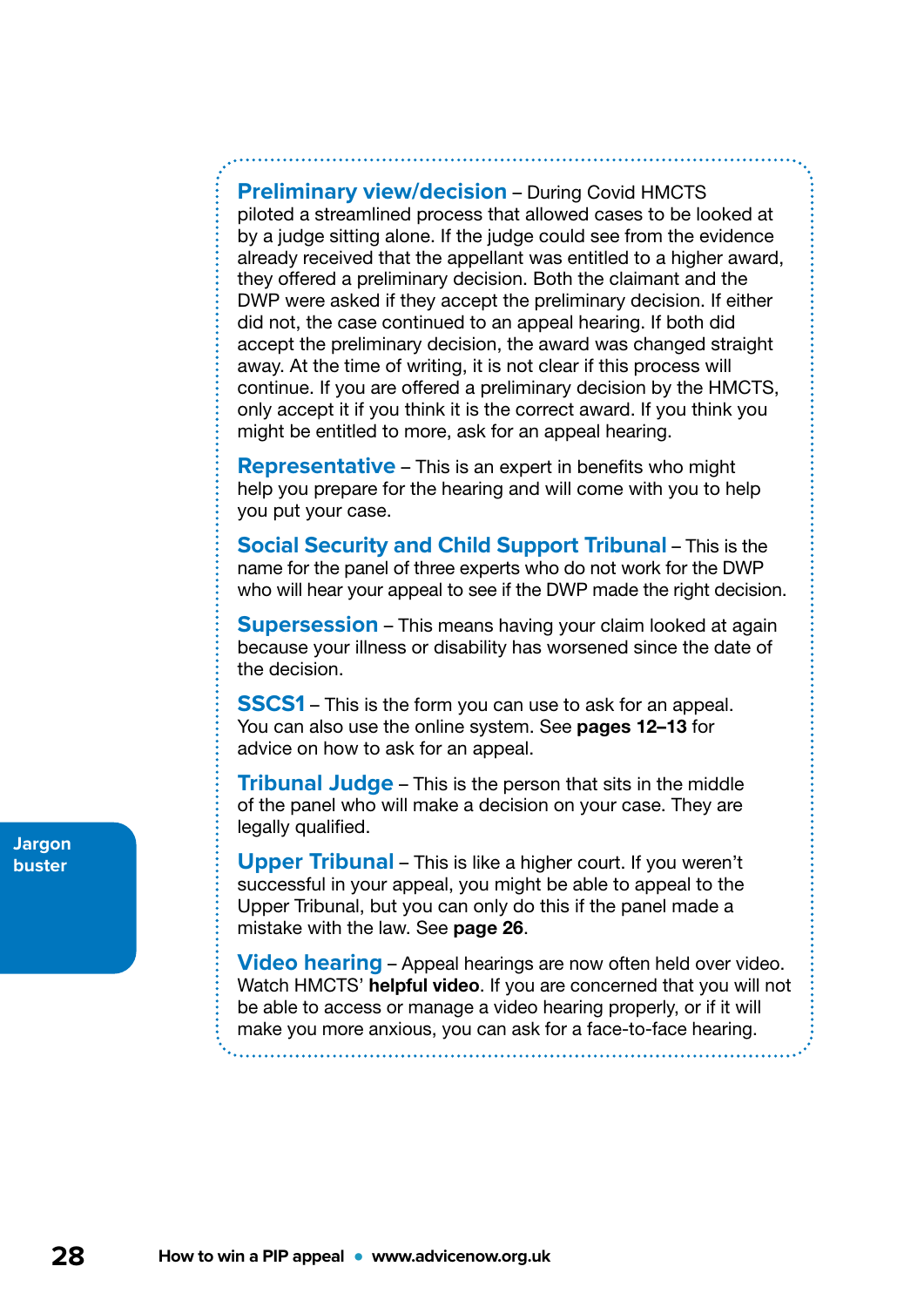## <span id="page-28-0"></span>**Useful contacts**

#### **Find the appeal form or ask for an appeal online**

You can find both the online system for asking for an appeal and the latest form to use if you wish to do it by hand/post at [www.gov.uk/appeal](http://www.gov.uk/appeal-benefit-decision/submit-appeal)[benefit-decision/submit-appeal](http://www.gov.uk/appeal-benefit-decision/submit-appeal)

#### **Speak to the DWP**

#### **PIP Enquiry Line**

Telephone: 0800 121 4433 Textphone: 0800 121 4493 Monday to Friday, 8am to 7:30pm (except during the coronavirus lockdown when it is 9am–5pm)

#### **Find further information about appeals**

#### **GOV.UK**

Benefit appeals come under the section known as the Social Security and Child Support Tribunal. You can find details about how to appeal, how to claim expenses, appeal venues and how to get to them, as well as other information about the appeal process.

[https://www.gov.uk/appeal-benefit](https://www.gov.uk/appeal-benefit-decision)[decision](https://www.gov.uk/appeal-benefit-decision)



#### **Find an adviser**

See **[page 7](#page-6-0)** for help to find an adviser or representative.

#### **Find further information and support**

#### **Citizens Advice**

Citizens Advice have some helpful information about PIP, how claims are assessed, and how to appeal.

#### [www.citizensadvice.org.uk](http://www.citizensadvice.org.uk)

**Useful contacts**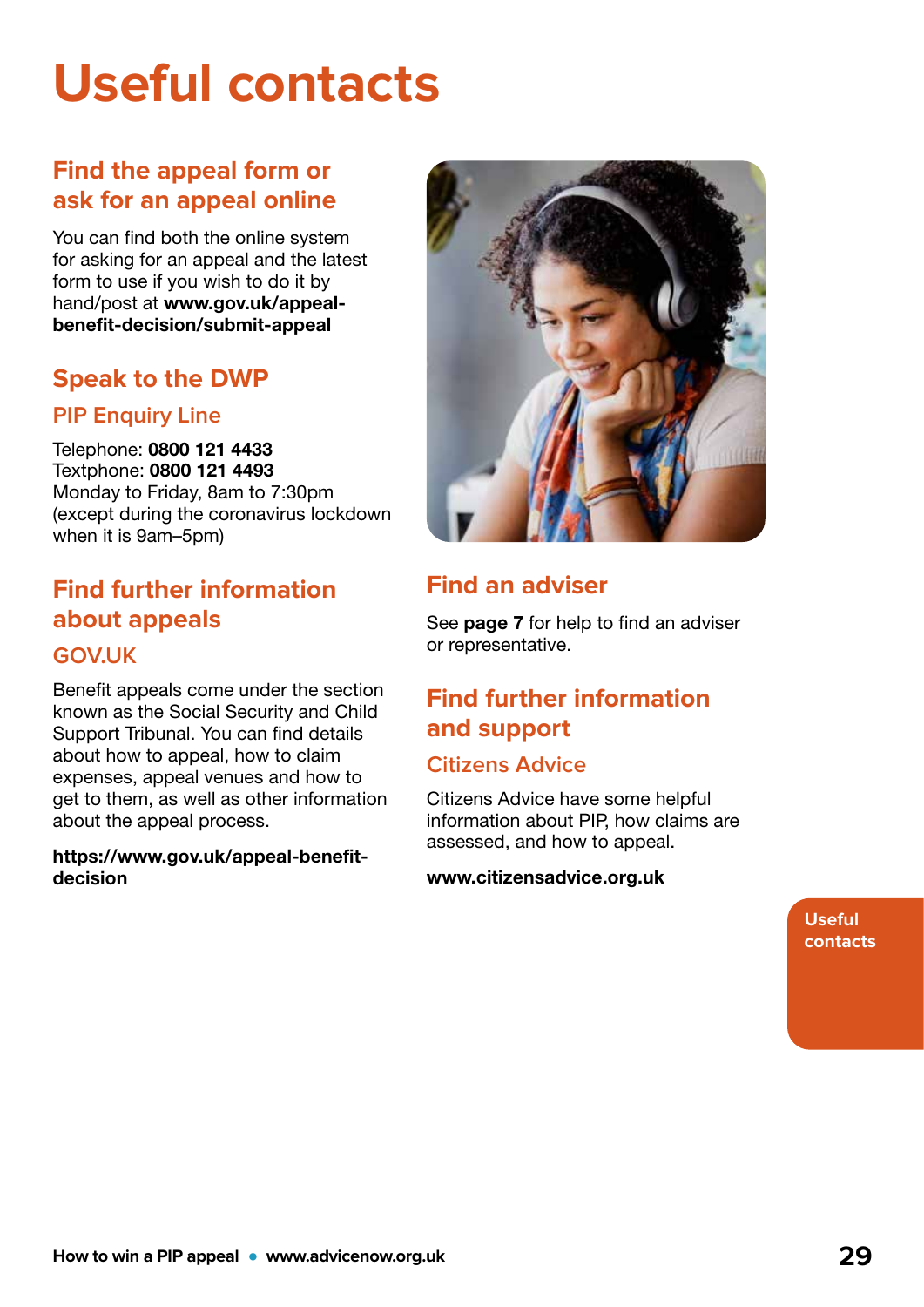#### <span id="page-29-0"></span>**Show this page to the people you are asking to write evidence for you**

Remember to circle the descriptors you meet below.

#### **How to write useful evidence for PIP appeals**

This page is written for medical staff, social workers, and other professionals who might be able to tell the tribunal what they need to know. It explains how to write helpful evidence for this kind of benefit appeal.

Evidence from doctors and other professionals helps the tribunal to come to the right decision more than anything else. Your evidence doesn't need to be long or typed.

Whether your patient/client is entitled to PIP is decided by the difficulties they experience and the help they need with very specific tasks. This includes help they need but don't necessarily get, or help they give themselves like taking a rest or using an appliance. Your patient/client has marked which descriptors they meet below. Please confirm all of those that you can in your evidence. For example, if they cannot walk even into your consulting room without discomfort, or if they are slow and it takes them twice as long as somebody else, please say that.

If you cannot confirm the descriptor your patient has circled but can confirm another in that section, please include that. If you cannot confirm any from that section please just leave it out as your patient may have evidence from someone else who knows more about their problems with this. If you don't understand why your patient meets the descriptor they have circled, please ask them.

If your patient could do some of these things but not as often as required or it would take them twice as long as anybody without their condition for more than 50% of the time the majority of the week it counts as being unable to do it. For example, if they can stand and walk for 50 meters, but they can only do it a few times in a day, it may hurt them, they might sometimes fall, or it takes them twice as long as someone else, the law sees this as not being able to walk for 50 metres.

This appeal is about a decision that was made on ............ *[patient to fill in]*. Your evidence needs to be about how their illness or disability affected them at that time.

**write useful evidence for PIP appeals**

**How to** 

It would also be helpful if your evidence confirmed any diagnosis and any treatment that they receive.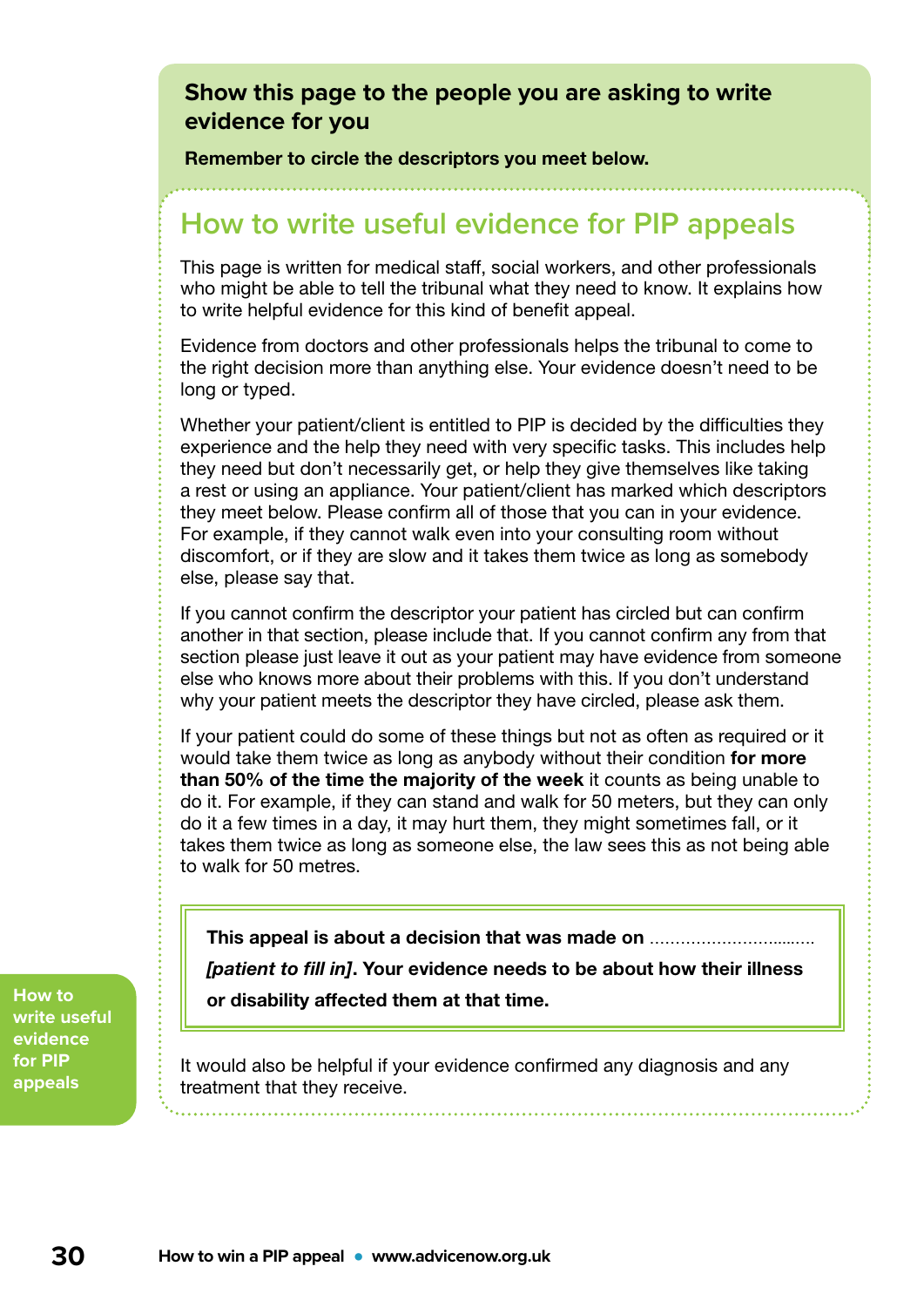#### **Daily living activities and descriptors**

|    | .                                                                                                                                                                                                                                     |          |
|----|---------------------------------------------------------------------------------------------------------------------------------------------------------------------------------------------------------------------------------------|----------|
|    | <b>Activity 1. Preparing food</b>                                                                                                                                                                                                     |          |
| a. | Can prepare and cook a simple meal unaided.                                                                                                                                                                                           | Score 0  |
| b. | Needs to use an aid or appliance to be able to either prepare or<br>cook a simple meal.                                                                                                                                               | Score 2  |
| C. | Cannot cook a simple meal using a conventional cooker but is<br>able to do so using a microwave.                                                                                                                                      | Score 2  |
| d. | Needs reminding or encouraging to be able to either prepare<br>or cook a simple meal.                                                                                                                                                 | Score 2  |
| е. | Needs supervision to help stay safe or physical help to either<br>prepare or cook a simple meal.                                                                                                                                      | Score 4  |
| f. | Cannot prepare and cook food.                                                                                                                                                                                                         | Score 8  |
|    | <b>Activity 2. Taking nutrition</b>                                                                                                                                                                                                   |          |
| a. | Can take nutrition unaided.                                                                                                                                                                                                           | Score 0  |
| b. | Needs to use an aid or appliance, or supervision to help them<br>stay safe, or physical help to be able to cut up food to be able<br>to eat or drink.                                                                                 | Score 2  |
| c. | Needs a therapeutic source to be able to eat or drink.                                                                                                                                                                                | Score 2  |
| d. | Needs reminding or encouraging to eat or drink.                                                                                                                                                                                       | Score 4  |
| е. | Needs physical help to be able to manage a therapeutic source<br>to take nutrition.                                                                                                                                                   | Score 6  |
| f. | Cannot get food and drink to their mouth and needs<br>another person to do so.                                                                                                                                                        | Score 10 |
|    | <b>Activity 3. Managing therapy or monitoring a health condition</b>                                                                                                                                                                  |          |
| a. | Can manage medication or therapy, and monitor their health<br>condition without help.                                                                                                                                                 | Score 0  |
| b. | Needs to use an aid or appliance to be able to manage<br>their medication; or needs supervision to help them stay<br>safe, or reminding or encouraging, or physical help to manage<br>their medication or monitor a health condition. | Score 1  |
| c. | Needs supervision to help them stay safe, or reminding or<br>encouraging, or physical help to be able to manage therapy                                                                                                               |          |

that takes no more than 3.5 hours a week. Score 2

that takes more than 3.5 but no more than 7 hours a week. Score 4

d. Needs supervision to help them stay safe, or reminding or encouraging, or physical help to be able to manage therapy **How to write useful evidence for PIP appeals**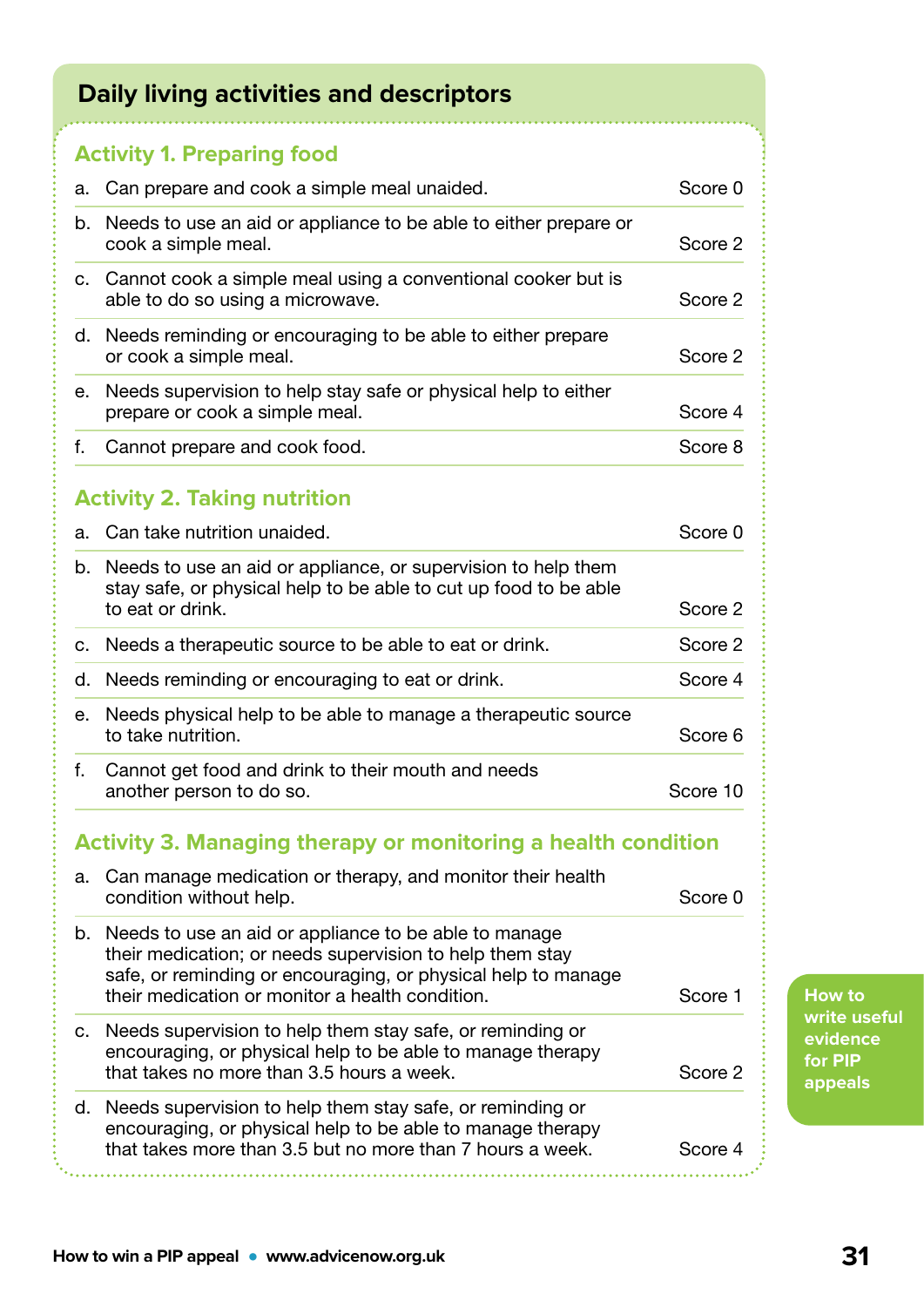| е. | Needs supervision to help them stay safe, or reminding or<br>encouraging, or physical help to be able to manage therapy<br>that takes more than 7 but no more than 14 hours a week.              | Score 6 |
|----|--------------------------------------------------------------------------------------------------------------------------------------------------------------------------------------------------|---------|
| f. | Needs supervision to help them stay safe, or reminding or<br>encouraging, or physical help to be able to manage therapy<br>that takes more than 14 hours a week.                                 | Score 8 |
|    | <b>Activity 4. Washing and bathing</b>                                                                                                                                                           |         |
| a. | Can wash and bathe unaided.                                                                                                                                                                      | Score 0 |
|    | b. Needs to use an aid or appliance to be able to wash or bathe.                                                                                                                                 | Score 2 |
| C. | Needs supervision, reminding, encouraging, or reassuring<br>to be able to wash or bathe.                                                                                                         | Score 2 |
|    | d. Needs physical help to be able to wash either their hair or body<br>below the waist.                                                                                                          | Score 2 |
| е. | Needs physical help to be able to get in or out of a bath or shower. Score 3                                                                                                                     |         |
| f. | Needs physical help to be able to wash their body between<br>the shoulders and waist.                                                                                                            | Score 4 |
| g. | Cannot wash and bathe at all and needs another person to<br>wash their entire body.                                                                                                              | Score 8 |
|    | <b>Activity 5. Managing toilet needs or incontinence</b>                                                                                                                                         |         |
| а. | Can manage toilet needs or incontinence unaided.                                                                                                                                                 | Score 0 |
|    | b. Needs to use an aid or appliance to be able to manage toilet<br>needs or incontinence.                                                                                                        | Score 2 |
| C. | Needs supervision to help them stay safe or reminding or<br>encouraging to be able to manage toilet needs.                                                                                       | Score 2 |
| d. | Needs physical help to be able to manage toilet needs.                                                                                                                                           | Score 4 |
| е. | Needs physical help to be able to manage incontinence of either<br>bladder or bowel.                                                                                                             | Score 6 |
| f. | Needs physical help to be able to manage incontinence of both<br>bladder and bowel.                                                                                                              | Score 8 |
|    | <b>Activity 6. Dressing and undressing</b>                                                                                                                                                       |         |
| a. | Can dress and undress unaided.                                                                                                                                                                   | Score 0 |
| b. | Needs to use an aid or appliance to be able to dress or undress.                                                                                                                                 | Score 2 |
| c. | Needs reminding or encouraging to be able to dress, undress or<br>not undress inappropriately, or needs reminding or encouraging,<br>or physical help to be able to choose appropriate clothing. | Score 2 |
| d. | Needs physical help to be able to dress or undress their lower body.                                                                                                                             | Score 2 |
| е. | Needs physical help to be able to dress or undress their upper body. Score 4                                                                                                                     |         |

**How to write useful evidence for PIP appeals**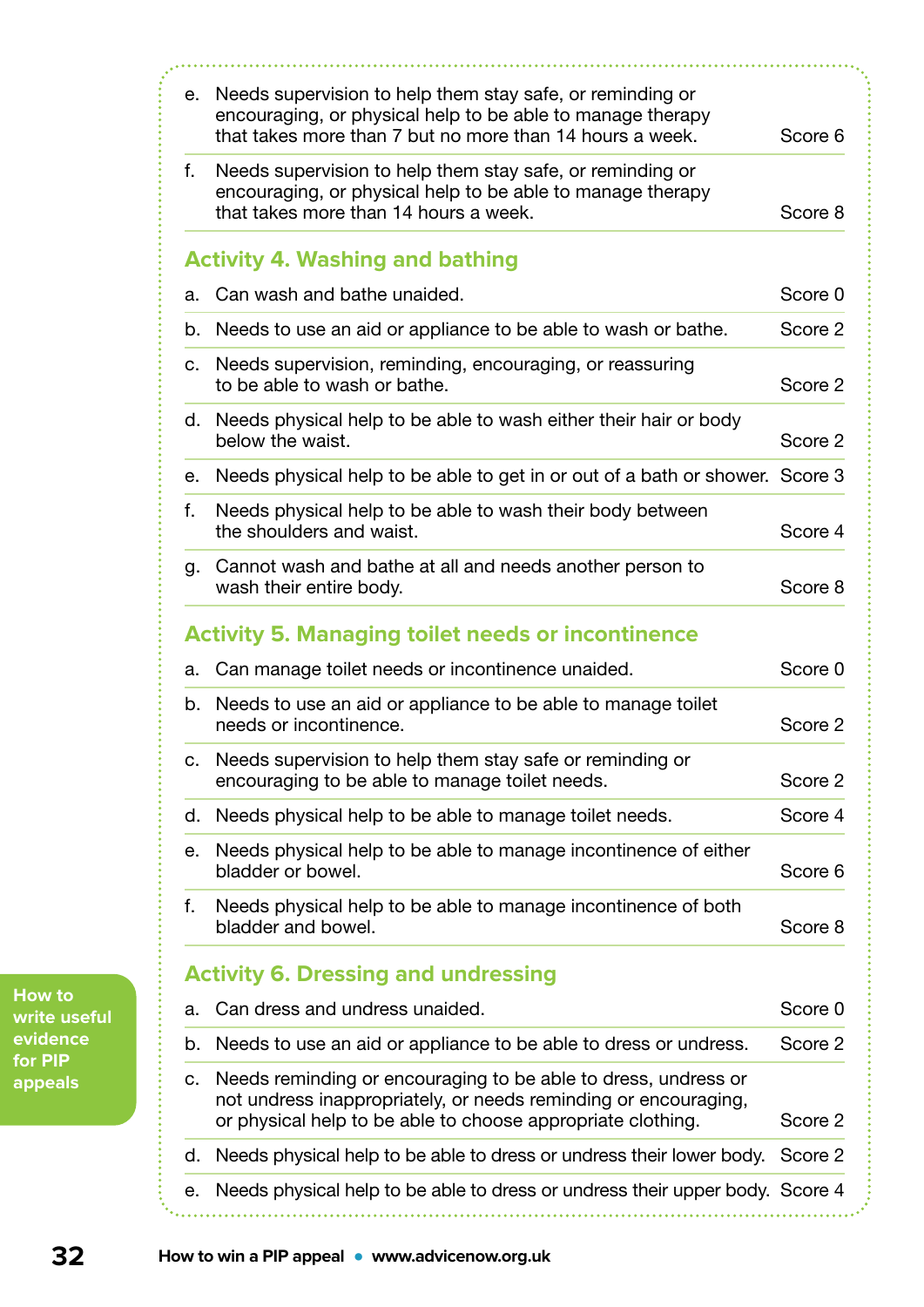| f. | Cannot dress or undress at all.                                                                                                                                                                                                   | Score 8  |
|----|-----------------------------------------------------------------------------------------------------------------------------------------------------------------------------------------------------------------------------------|----------|
|    | <b>Activity 7. Communicating verbally</b>                                                                                                                                                                                         |          |
| а. | Can express and understand verbal information unaided.                                                                                                                                                                            | Score 0  |
| b. | Needs to use an aid or appliance to be able to speak or hear.                                                                                                                                                                     | Score 2  |
| c. | Needs help from someone trained or experienced in helping them<br>to be able to express or understand complex verbal information.                                                                                                 | Score 4  |
| d. | Needs help from someone trained or experienced in helping them<br>to be able to express or understand basic verbal information.                                                                                                   | Score 8  |
| е. | Cannot express or understand verbal information at all even<br>with help from someone trained or experienced in helping them.                                                                                                     | Score 12 |
|    | <b>Activity 8. Reading and understanding signs, symbols and words</b>                                                                                                                                                             |          |
| a. | Can read and understand basic and complex written information<br>either unaided or using glasses or contact lenses.                                                                                                               | Score 0  |
| b. | Needs to use an aid or appliance, other than glasses or<br>contact lenses, to be able to read or understand either basic<br>or complex written information.                                                                       | Score 2  |
| c. | Needs reminding, encouraging or reassuring to be able to read<br>or understand complex written information.                                                                                                                       | Score 2  |
| d. | Needs reminding, encouraging or reassuring to be able to read<br>or understand basic written information.                                                                                                                         | Score 4  |
| е. | Cannot read or understand signs, symbols or words at all.                                                                                                                                                                         | Score 8  |
|    | <b>Activity 9. Engaging with other people face to face</b>                                                                                                                                                                        |          |
| a. | Can engage with other people without help from an aid or<br>appliance or a person.                                                                                                                                                | Score 0  |
| b. | Needs reminding, encouraging, or reassuring to be able to<br>engage with other people.                                                                                                                                            | Score 2  |
| c. | Needs help from someone trained or experienced in helping<br>them to be able to engage with other people.                                                                                                                         | Score 4  |
| d. | Cannot engage with other people because it either makes them<br>feel so anxious or distressed that they cannot function, or because<br>it causes them to behave dangerously, and either they or another<br>person might get hurt. | Score 8  |
|    | <b>Activity 10. Making budgeting decisions</b>                                                                                                                                                                                    |          |
| a. | Can manage complex budgeting decisions without help from<br>an aid or appliance or a person.                                                                                                                                      | Score 0  |
|    |                                                                                                                                                                                                                                   |          |

**How to write useful evidence for PIP appeals**

i<br>M

.....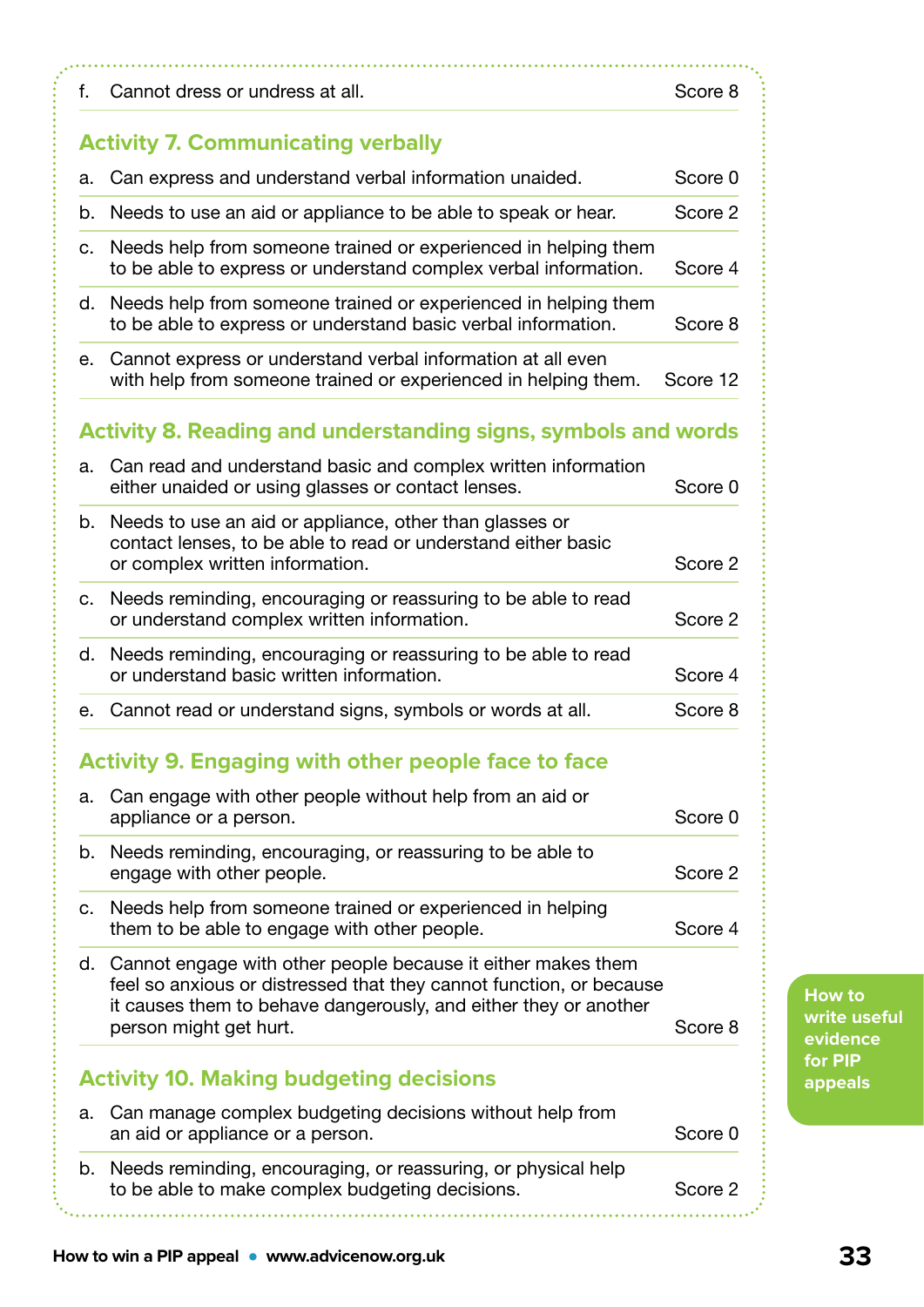|    | c. Needs reminding, encouraging, or reassuring, or physical help<br>to be able to make simple budgeting decisions.                                                     | Score 4  |
|----|------------------------------------------------------------------------------------------------------------------------------------------------------------------------|----------|
|    | d. Cannot make any budgeting decisions at all.                                                                                                                         | Score 6  |
|    | <b>Mobility activities and descriptors</b>                                                                                                                             |          |
|    | <b>Activity 1. Planning and following journeys</b>                                                                                                                     |          |
| a. | Can plan and follow the route of a journey without help from<br>an aid or appliance or a person.                                                                       | Score 0  |
| b. | Needs reminding, encouraging, or reassuring to be able to<br>undertake any journey to avoid it making them feel so anxious<br>or distressed that they cannot function. | Score 4  |
| c. | Cannot plan the route of a journey.                                                                                                                                    | Score 8  |
| d. | Cannot follow the route of an unfamiliar journey without another<br>person, assistance dog, or orientation aid.                                                        | Score 10 |
| е. | Cannot undertake any journey because it would make them feel<br>so anxious or distressed that they cannot function.                                                    | Score 10 |
| f. | Cannot follow the route of a familiar journey without another<br>person, an assistance dog, or an orientation aid.                                                     | Score 12 |
|    | <b>Activity 2. Moving around</b>                                                                                                                                       |          |
| a. | Can walk more than 200 metres, either aided or unaided.                                                                                                                | Score 0  |
| b. | Can walk more than 50 metres but no more than 200 metres,<br>either aided or unaided                                                                                   | Score 4  |
| C. | Can walk unaided more than 20 metres but no more than<br>50 metres.                                                                                                    | Score 8  |
|    | d. Can walk using an aid or appliance more than 20 metres<br>but no more than 50 metres.                                                                               | Score 10 |
| е. | Can walk more than 1 metre but no more than 20 metres,<br>either aided or unaided.                                                                                     | Score 12 |
| f. | Cannot, either aided or unaided, (i) stand; or (ii) move more<br>than 1 metre.                                                                                         | Score 12 |

**How to write useful evidence for PIP appeals**

We have simplified the wording of the descriptors to make this page easier to use. If you prefer, you can find the exact wording of the legislative tests on Citizens [Advice](https://www.citizensadvice.org.uk/Global/Migrated_Documents/adviceguide/pip-9-table-of-activities-descriptors-and-points.pdf).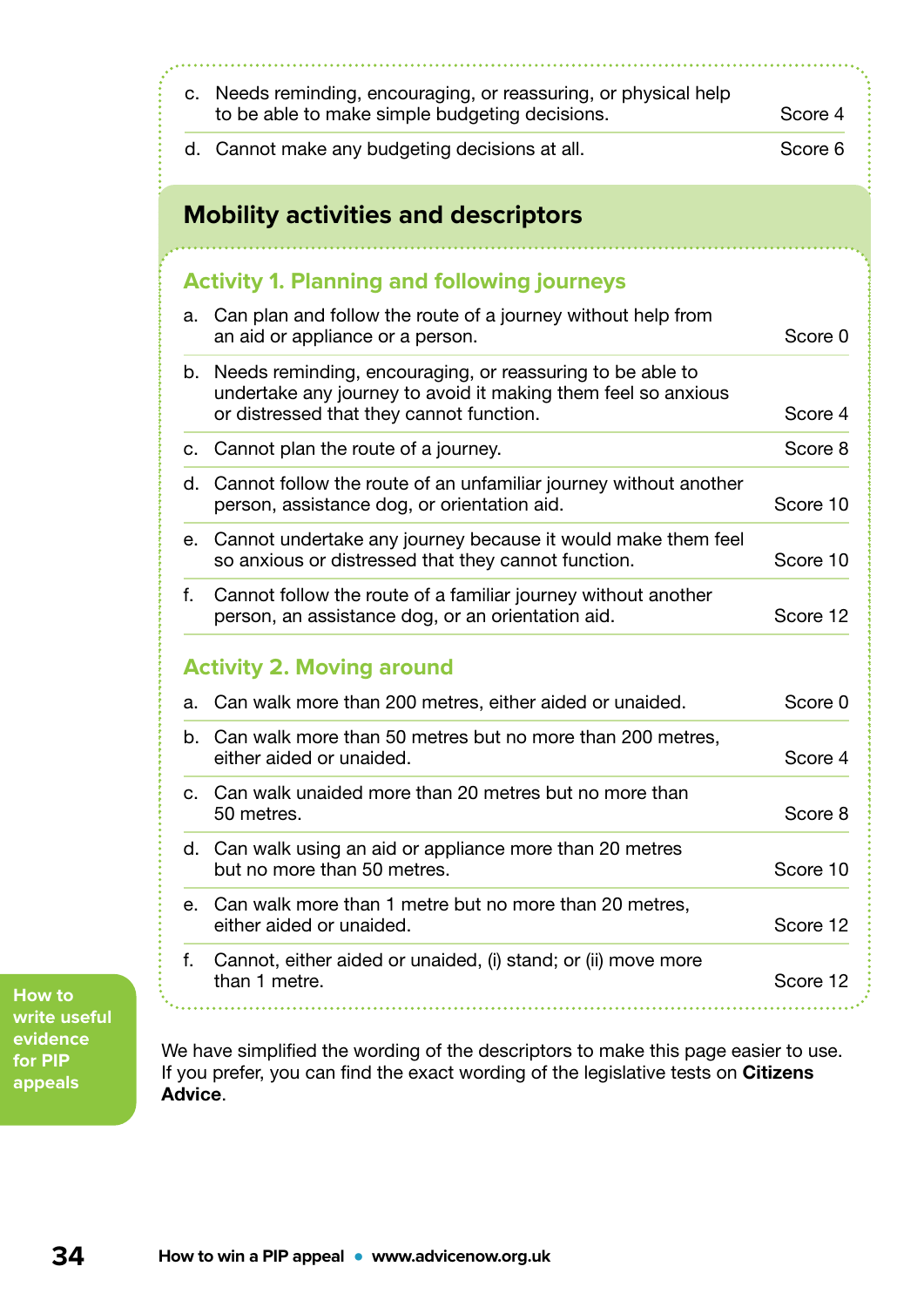### <span id="page-34-0"></span>**How to write a statement for PIP**

On the left, is information to help you write your statement to the tribunal. It tells you all the things you should try to put in your statement and how to begin.

On the right is the statement Spencer sent to the panel looking at his appeal. We have included it to show you what sorts of details about your condition you should include in your statement.

**Spencer's Statement**

I am writing to explain my reason for appealing the decision to refuse me an

award of PIP.

- Explain why you are writing.
- Tell them what rate you think you should be entitled to. If you don't know, just say 'I believe I am entitled to more'.
- Explain the main symptoms or difficulties you have because of your illness or disability.
- Remember to explain how they affect you.
- I am appealing the decision as I believe that I am entitled to the enhanced rate of the care component and the enhanced rate of the mobility component.
- I have severe epilepsy and depression. I get little or no warning of seizures and have frequently been hurt when they occur. After a seizure, I feel terrible and 'foggy' for about four days afterwards.
	- Because of my depression and because of the lethargy caused by seizures, I often can't face getting up, so I stay in bed – sometimes all day, because I know I won't get hurt if I have a seizure there.
- If you feel better on some days than on others, explain what help you need on both. If you can, say how frequently you have better days and bad days. I have 3–6 seizures a month on average. Immediately after a seizure I feel very disorientated and confused, and I can be aggressive. I also feel very lethargic and I can't think straight for about 4 days afterwards. I feel depressed every day.

(continued)

**How to write a statement for PIP**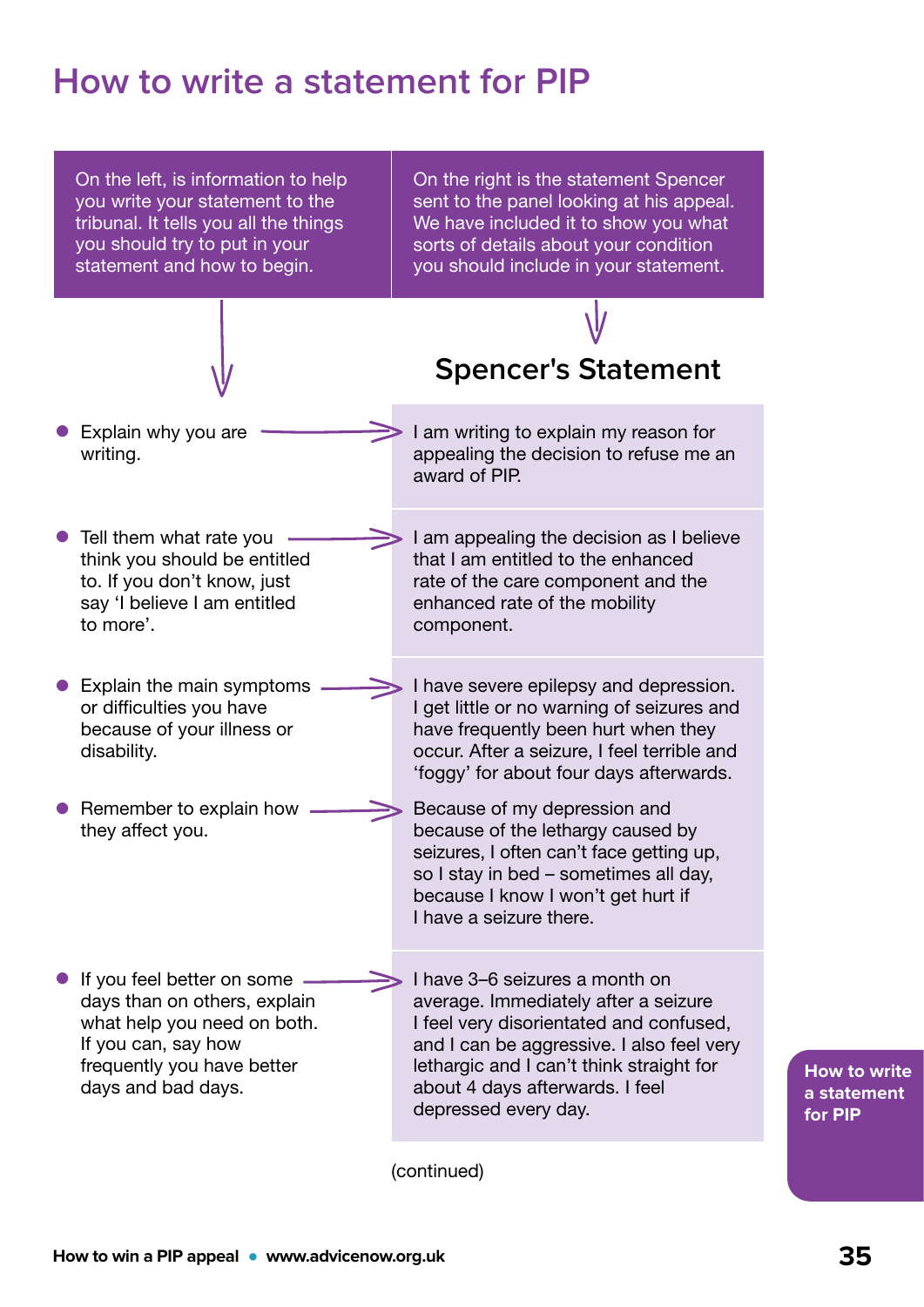- Explain what descriptors you meet and why you should get those points. Try to be as clear as you can how your difficulties meet the descriptors.
- Remember to say everything – even things that you find embarrassing. It will be a lot easier to write it down than to say it in the hearing. Going into a lot of detail may seem unnecessary, but it will help the panel understand your condition.

**How to write a statement for PIP**

I need supervision to cook a simple meal. I have hurt myself in the past while trying to cook. On different occasions I have dropped a pan of boiling water on my foot, cut myself, and left the gas on due to my fogginess. If I had a seizure while cooking alone it could be even more dangerous. I don't cook alone.

Due to the fogginess and due to my depression I need prompting to eat anything most days. I rarely eat more than once a day when my brother pops in to help me. On days when he doesn't come I will just eat biscuits or toast.

I need supervision and prompting to take my medication. Left alone, I sometimes don't take it because I hate the side effects, but that makes the seizures worse.

I need supervision to have a bath in case I have a seizure while in it. I have hit my head against the toilet when having a seizure in the bathroom and I had to have stitches. I also need prompting to have a bath because of my depression, lethargy and fogginess.

When I have had a seizure I need supervision and prompting to cope with my toilet needs. I often wet myself and I need help to even realise sometimes and to get cleaned up and into clean clothes afterwards.

I cannot go out anywhere at all without help from another person because of the seizures. I need supervision to help me stay safe and to help me after a seizure because I am so disorientated and confused I couldn't find my home again, or ensure I was even safe. I do not even go to the corner shop on my own. Even thinking about it makes me very anxious.

(continued)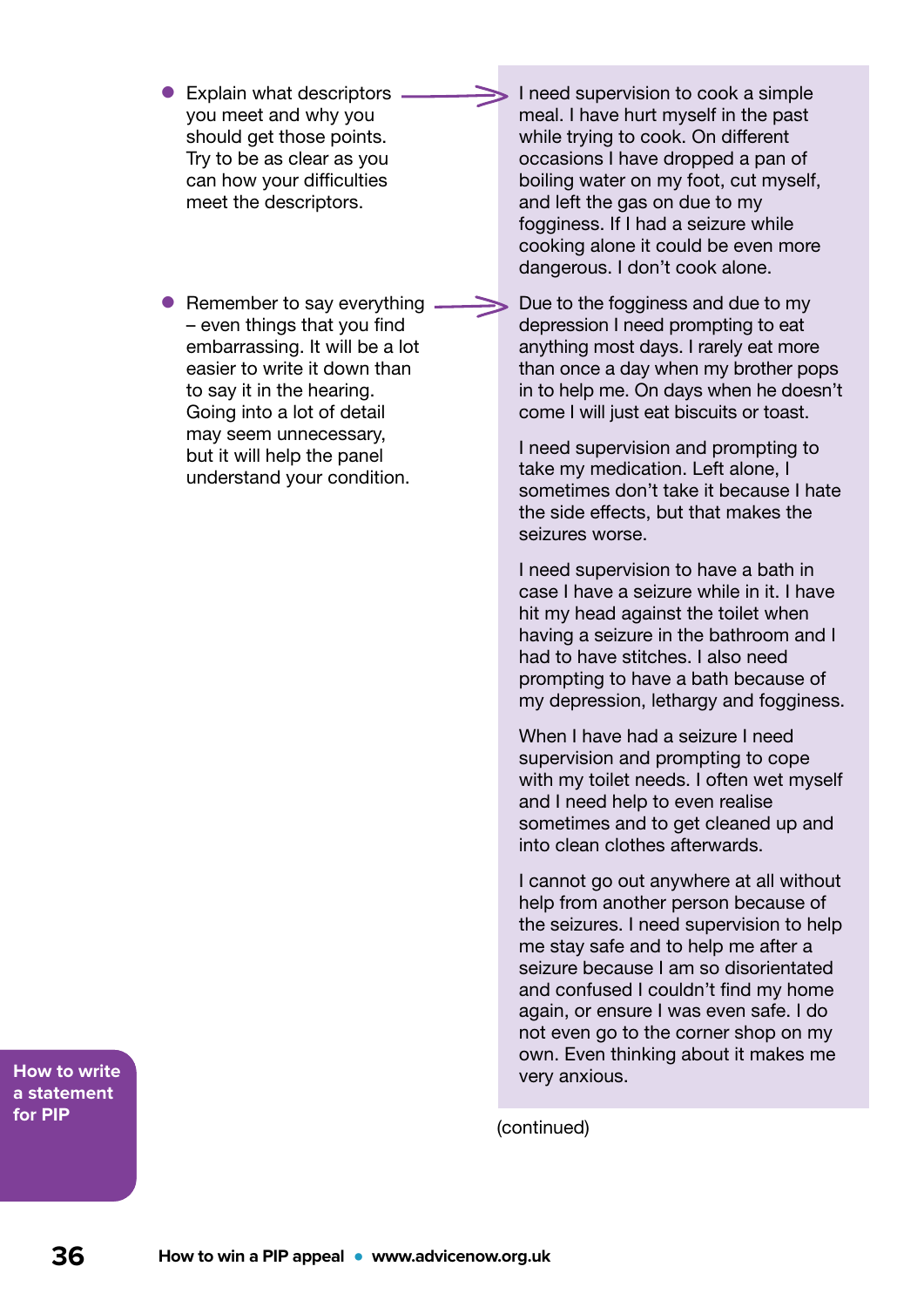| Tell them if you have<br>ever been hurt (or might<br>have been hurt), because<br>of your illness.                                                                                                                 | Three years ago I fell down the<br>stairs during a seizure and broke my<br>collarbone. I had to have stitches in<br>my head another time and have burnt<br>myself or been left with more minor<br>injuries countless times.                                                                                                                                                                                                                                                                                                                                    |
|-------------------------------------------------------------------------------------------------------------------------------------------------------------------------------------------------------------------|----------------------------------------------------------------------------------------------------------------------------------------------------------------------------------------------------------------------------------------------------------------------------------------------------------------------------------------------------------------------------------------------------------------------------------------------------------------------------------------------------------------------------------------------------------------|
| You also need to tell them<br>if you have hurt somebody<br>else because of your illness.<br>• You should also say if you have<br>ever hurt yourself on purpose.                                                   | I can be aggressive while I am<br>disorientated or confused immediately<br>after a seizure. I once punched a<br>woman who came to try to help me.                                                                                                                                                                                                                                                                                                                                                                                                              |
| Is there anything you don't<br>do because you don't have<br>the help you need?                                                                                                                                    | Some days I don't wash or eat at all<br>because I don't have any help.                                                                                                                                                                                                                                                                                                                                                                                                                                                                                         |
| If there is any other evidence<br>that backs up what you are<br>saying, refer to it.                                                                                                                              | The letter from my social worker, Steve<br>Scott, confirms this.                                                                                                                                                                                                                                                                                                                                                                                                                                                                                               |
| If not getting the help you<br>need causes other problems,<br>it is very useful to say so.<br>They won't make the<br>connection for themselves.                                                                   | Being dirty makes me feel depressed<br>and worthless.                                                                                                                                                                                                                                                                                                                                                                                                                                                                                                          |
| If you disagree with anything<br>in the papers from the DWP,<br>you need to tell them what<br>was wrong and why this isn't<br>right. Did the doctor ask you<br>the right questions and listen<br>to your answers? | The report from the DWP doctor said I<br>could cook, and wash and do pretty<br>much everything without help, but that<br>isn't true. He didn't ask me many<br>questions and clearly didn't understand<br>that I get no warning of my seizures or<br>how out of it I am when they happen. So<br>I can't cook unless someone is here to<br>help in case I have a seizure. I have been<br>hurt too many times and I'm afraid I<br>might leave the gas on again and blow<br>the place up. I can't have a bath in case I<br>hit my head or drown. Without prompting |
| When you have finished<br>writing the statement, read it<br>back through more than once.<br>Does it say everything you<br>want it to say?                                                                         | or supervision I don't eat properly or take<br>my medication, which makes my<br>condition worse. I need someone with<br>me to help me if I have a seizure as I'm<br>disorientated and confused and I can<br>hurt myself or other people.                                                                                                                                                                                                                                                                                                                       |

m.

**How to write a statement for PIP**